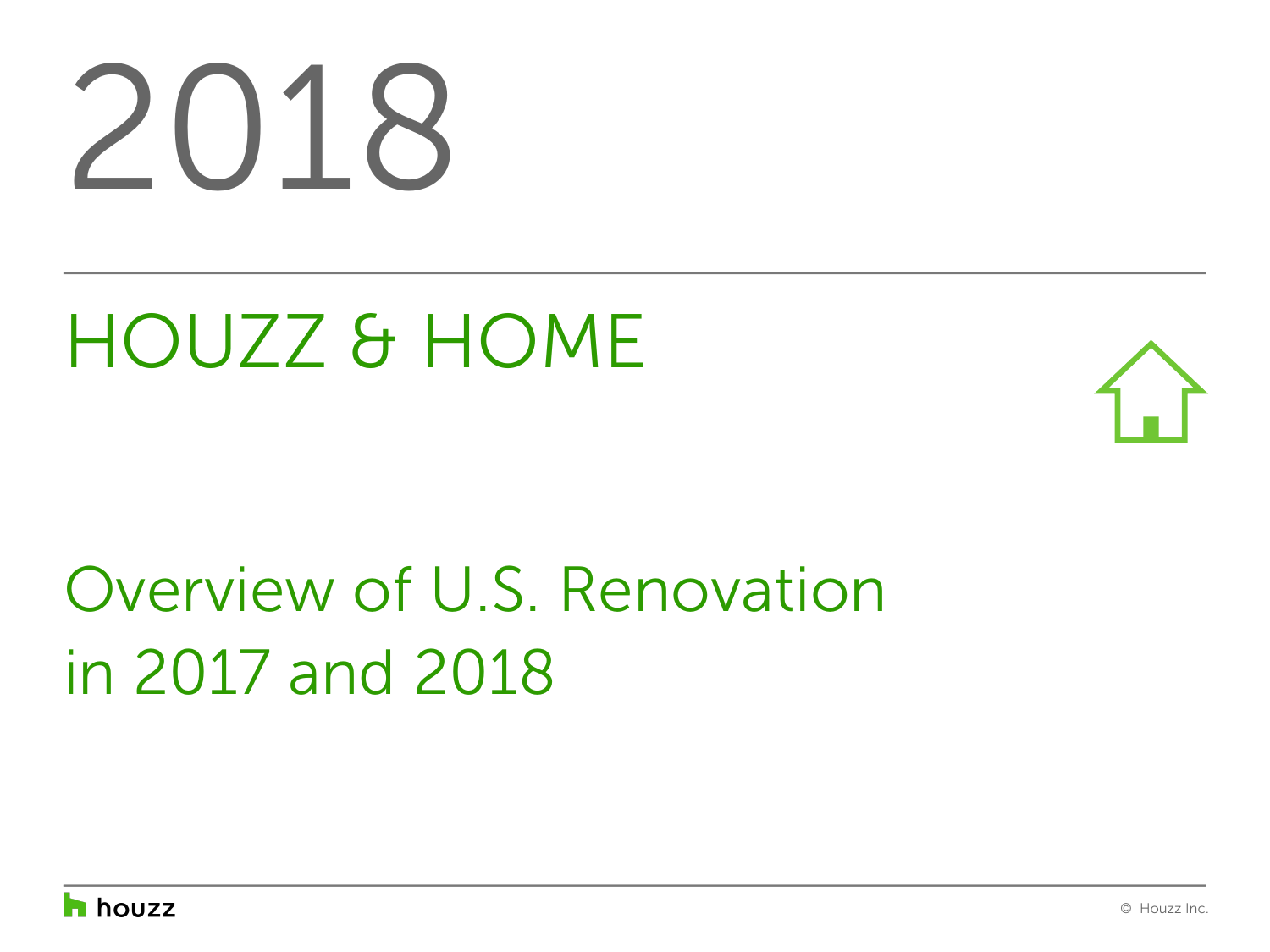# Big Ideas

### HOME RENOVATION BOOM CONTINUES

Half of homeowners on Houzz plan to begin or continue renovations in 2018 (51%), with a median planned spend of \$10,000. Renovation activity and spend were strong in 2017, extending the boom of 2015 and 2016, with 58% of homeowners renovating their homes, at a median spend of \$15,000. While homeowners who have lived in their current homes for six or more years drive the majority of renovations, activity among recent homebuyers is growing.

### KITCHENS AND BATHROOMS LEAD ACTIVITY AND SPEND

The median spend on kitchen remodels increased 10% year over year in 2017, while master bathrooms overtook living/ family rooms as the third-most-popular room to renovate, after kitchens and guest/other bathrooms. Four in five renovating homeowners report that kitchen and master bathroom upgrades increased the value of their homes (83% and 81%, respectively), far more than any other renovation project (48% to 76%).

### PI ANNING IS MORF DELIBERATE

Homeowners have become more deliberate in planning for renovations, as reflected in budgeting, project and hiring trends. For example, homeowners were 12% more likely to set a budget in 2017 (77%) than in 2015 (69%). Similarly, homeowners are increasingly more likely to tackle multiple preventative projects at a time, such as home systems and exterior features upgrades, and to hire specialists to complete them.

### RENOVATION SPEND JUMPS IN HOUSTON AND LOS ANGELES

Reflecting the impact of the 2017 Atlantic hurricane season, median spend on renovations in the Houston metro area increased 60% year over year, making it the fourth-highest spend among U.S. metros (\$24,000). The Los Angeles metro area, tying for the second-highest spend at \$25,000, saw the second-largest spending increase (25%), likely a reflection of the damage caused by wildfires. Renovations triggered by natural disasters increased to 6% in 2017 from 4% in 2016.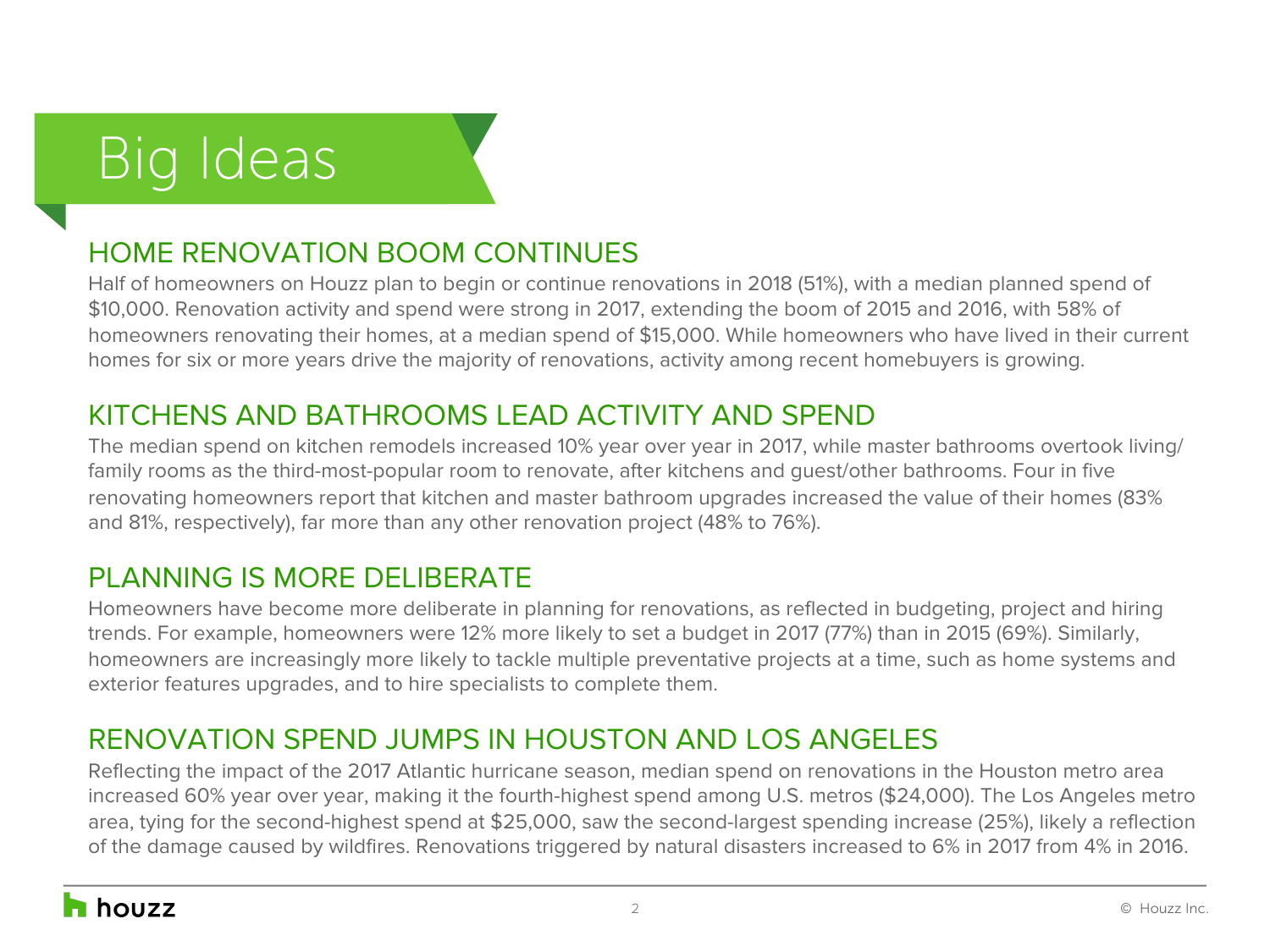## **Contents**

|                                              | Pages     |
|----------------------------------------------|-----------|
| 2017 and 2018 Overview                       | $4 - 6$   |
| 2017 National Renovation Spend and Financing | $7 - 13$  |
| 2017 Renovation Spend by Metro               | $14 - 17$ |
| <b>2017 Popular Projects</b>                 | $18 - 23$ |
| 2017 Project Spend and Return on Investment  | $24 - 27$ |
| 2017 Professional Involvement                | 28-32     |
| <b>Methodology and Appendixes</b>            | 33-45     |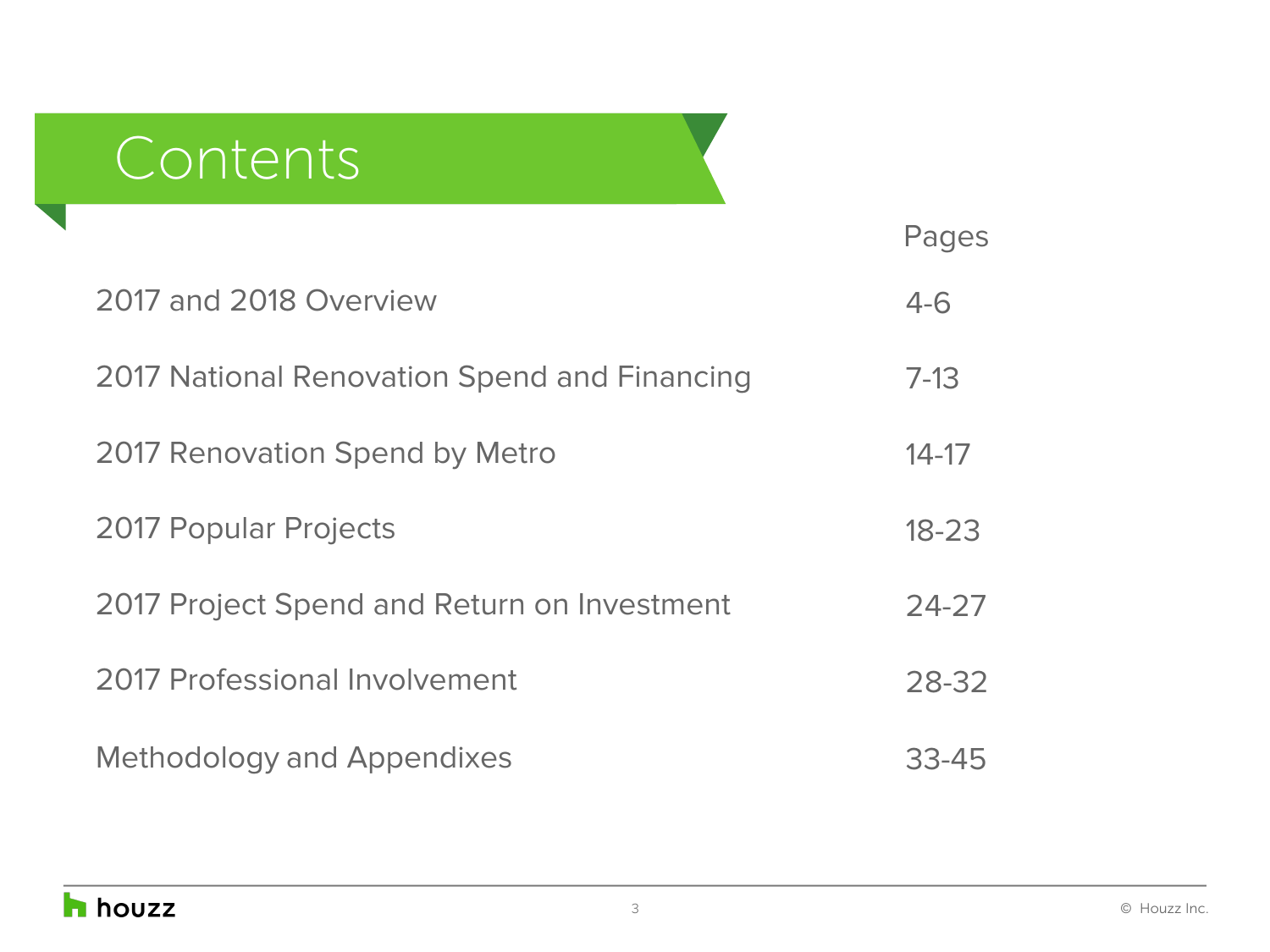# 2017 AND 2018 OVERVIEW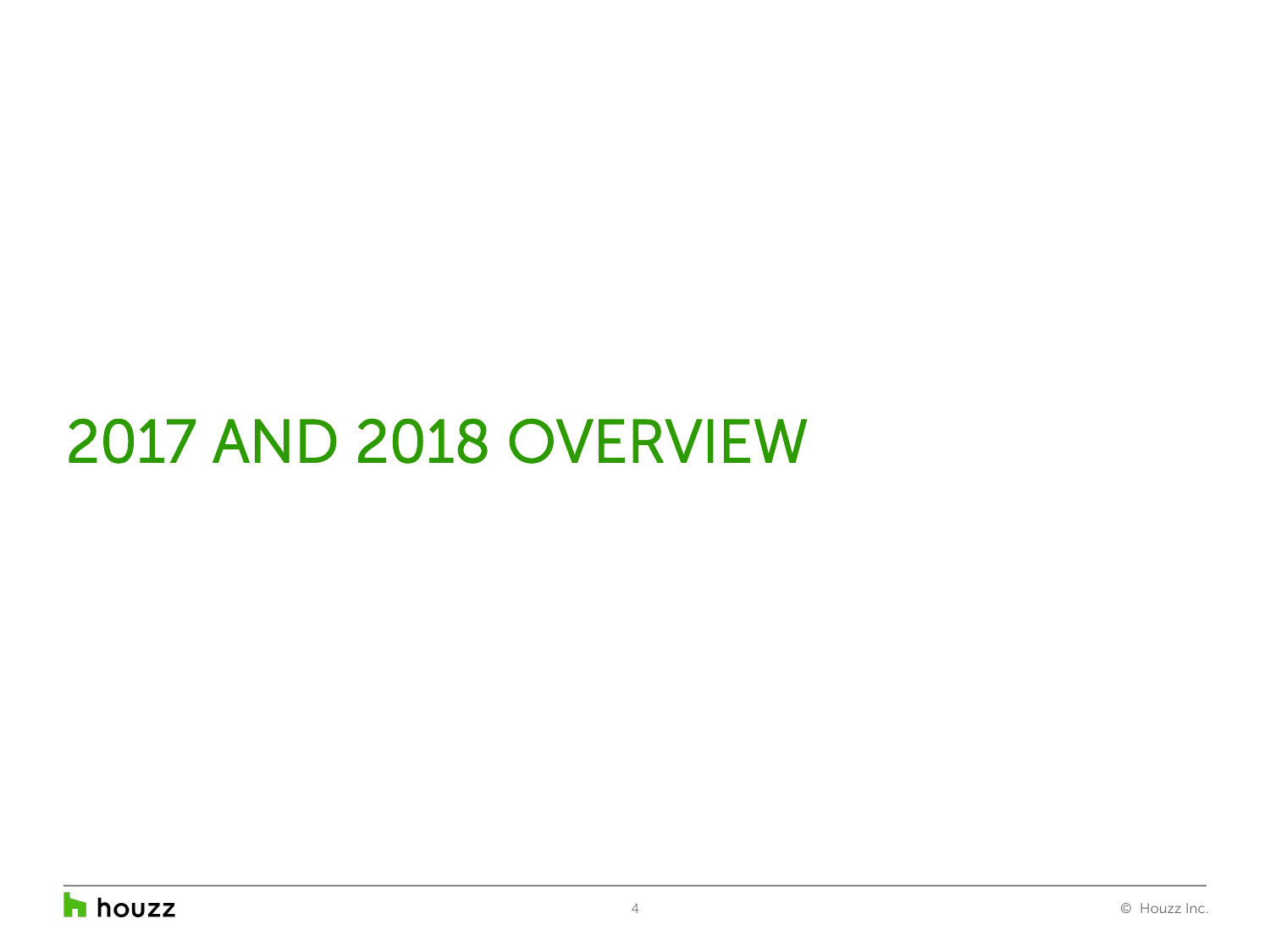### Median Renovation Spend Holds Steady at \$15,000

Consistent with prior years' findings, homeowners on Houzz are actively engaged in home projects such as decorating (65%), renovating (58%) and/or repairing (52%). A typical (median) renovating homeowner on Houzz spent \$15,000 in 2017, in line with the median spends of 2016 and 2015. The top 10% of spenders in 2017 invested \$85,000 or more in 2017, with considerably higher volatility year over year.

### FREQUENCY OF HOME-RELATED ACTIVITIES AND RENOVATION SPEND AMONG HOMEOWNERS

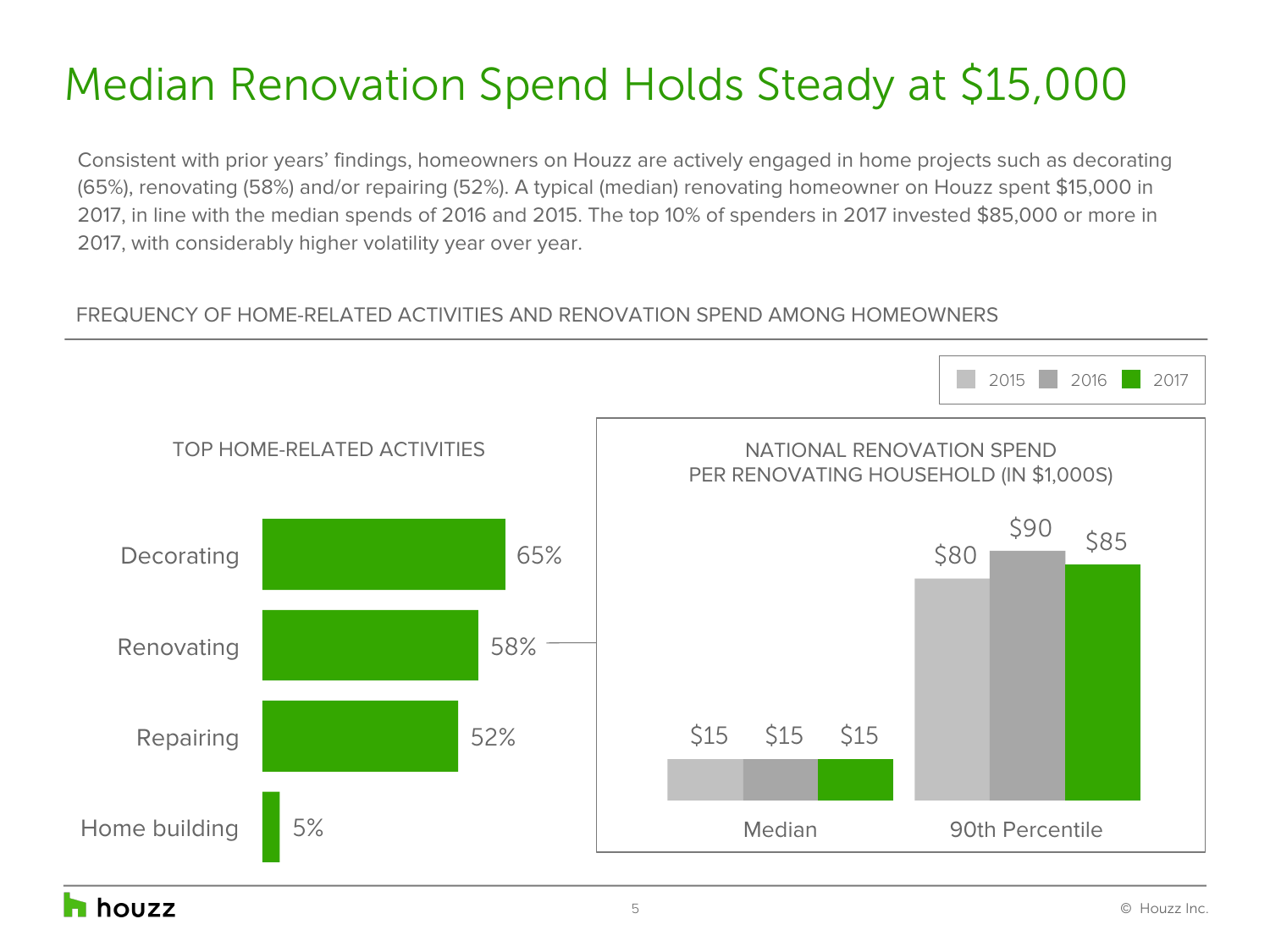### 2018 Promises to Keep Pace

Half of homeowners on Houzz plan to continue or start renovations in 2018 (51%), with a median spend of \$10,000 per renovating homeowner. Given the consistency in expectations for the last three years, 2018 is on track to be another robust year for the home improvement market.

#### FREQUENCY OF PLANNED 2018 ACTIVITIES AND RENOVATION SPEND AMONG HOMEOWNERS

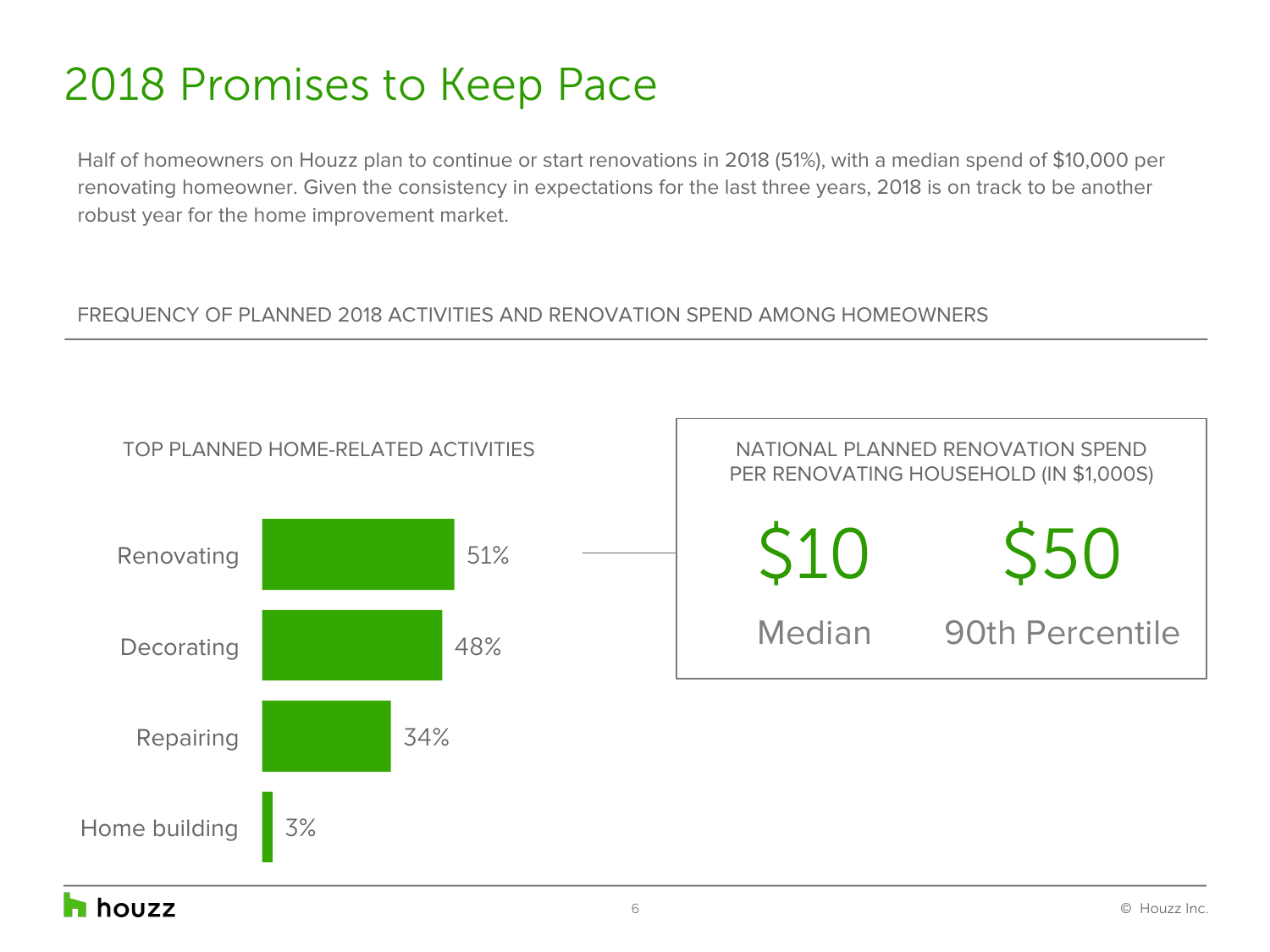# 2017 NATIONAL RENOVATION SPEND AND FINANCING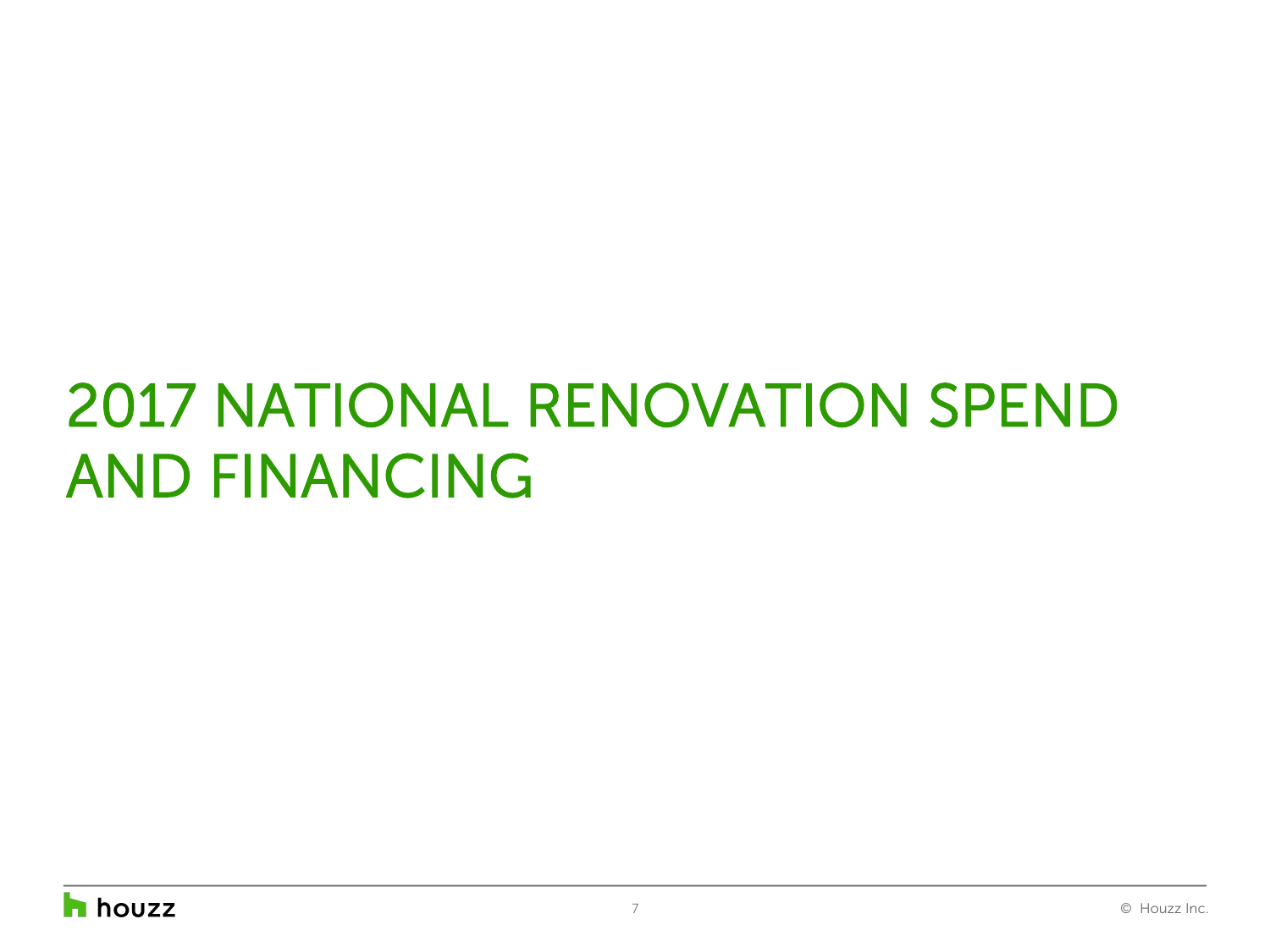### Renovation Is Up Among Recent Buyers

The share of renovating homeowners who bought their home in the same year increased from 12.2% in 2015 to 13.4% in 2017, with first-time homebuyers continuing to represent about a quarter of recent buyers (24%). Renovating first-time homebuyers are twice as likely to have minimal prior experience with home renovations (73%) compared with recent repeat buyers (32%) and long-term owners (31%).

### CHARACTERISTICS OF HOMEOWNERS WHO RENOVATED IN 2017



\*The homeowner segments are defined as follows:

*First-time homebuyers* refers to homeowners who purchased and renovated their homes in 2017 and did not previously own any other home.  *Repeat homebuyers* refers to homeowners who purchased and renovated their homes in 2017 and previously owned another home.  *Long-term owners r*efers to homeowners who moved into their homes six or more years ago.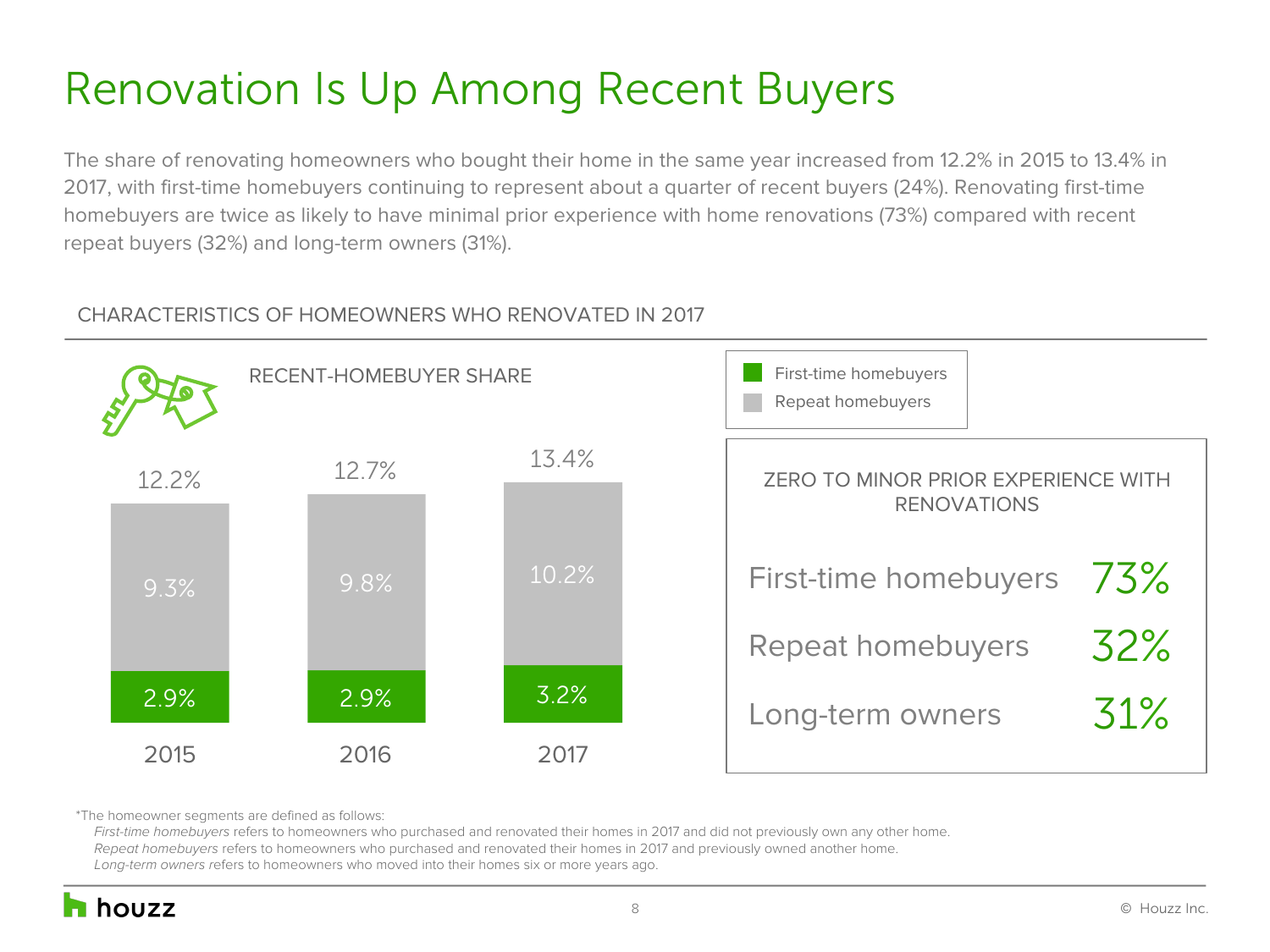### Long-Term Owners Continue Robust Spending

Long-term homeowners represent 57% of renovating homeowners and have maintained high spend on renovations over the past three years, with a median spend of \$15,000 and the top 10% of spenders investing at least \$80,000 in 2017. Remarkably, a typical (median) recent homebuyer maintained spend on par with or higher than that of long-term owners in 2017 (\$15,000 for first-time buyers and \$25,000 for repeat buyers).

### NATIONAL RENOVATION SPEND AMONG RECENT HOMEBUYERS AND LONG-TERM OWNERS

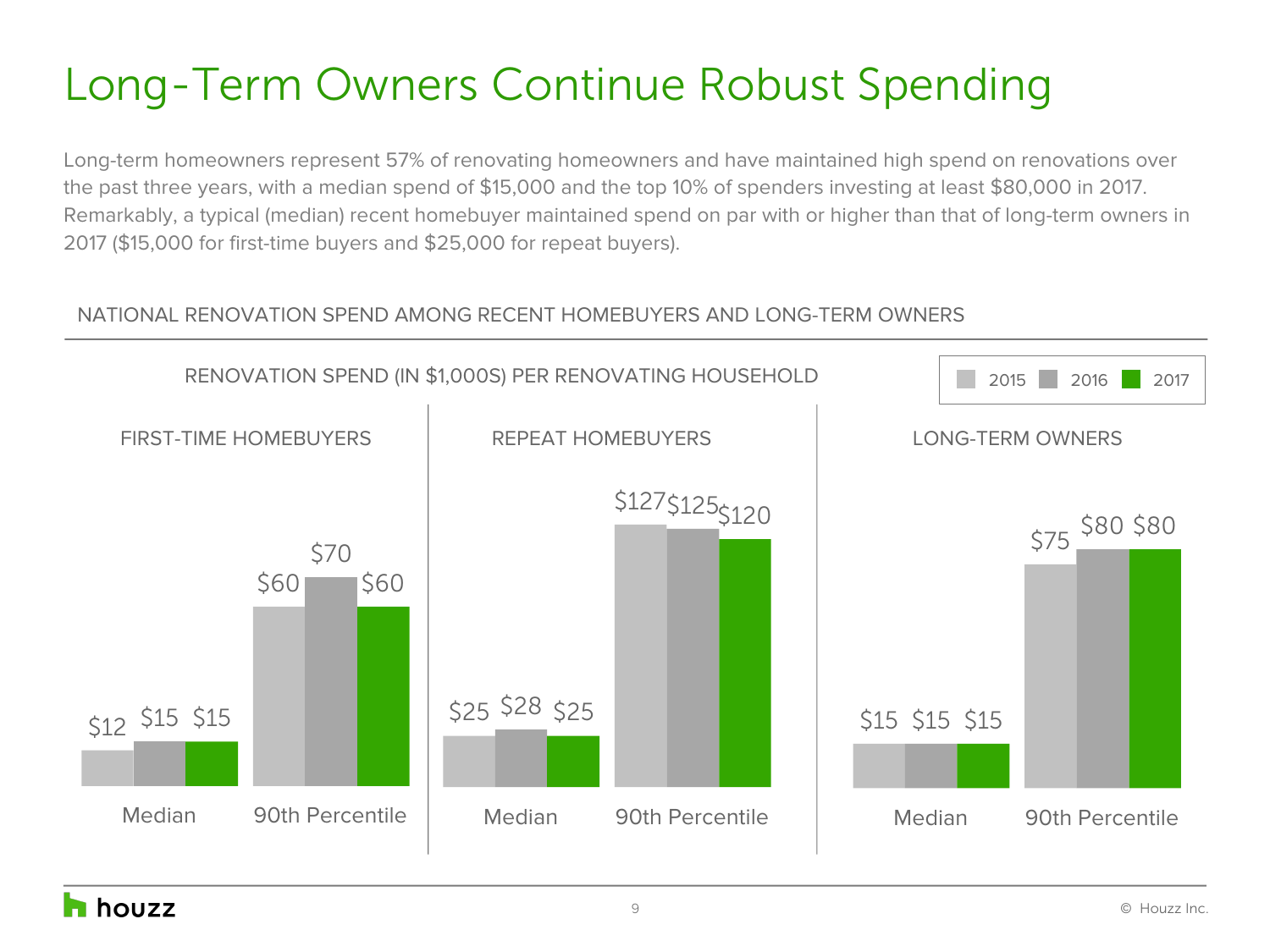### Pent-Up Demand Drives Most Renovations

Pent-up demand continues to be the No. 1 driver of home renovations, but it appears to be on a decline. Specifically, the share of homeowners renovating because they "wanted to do it all along" decreased from 59% in 2015 to 56% in 2017. In contrast, home buying or selling combined drove a steady 37% of renovation activity in 2015, 2016 and 2017. Renovations due to damage from natural disasters increased to 6% in 2017, from 4% in 2015.

### FREQUENCY OF TOP RENOVATION TRIGGERS AMONG HOMEOWNERS WHO RENOVATED\*

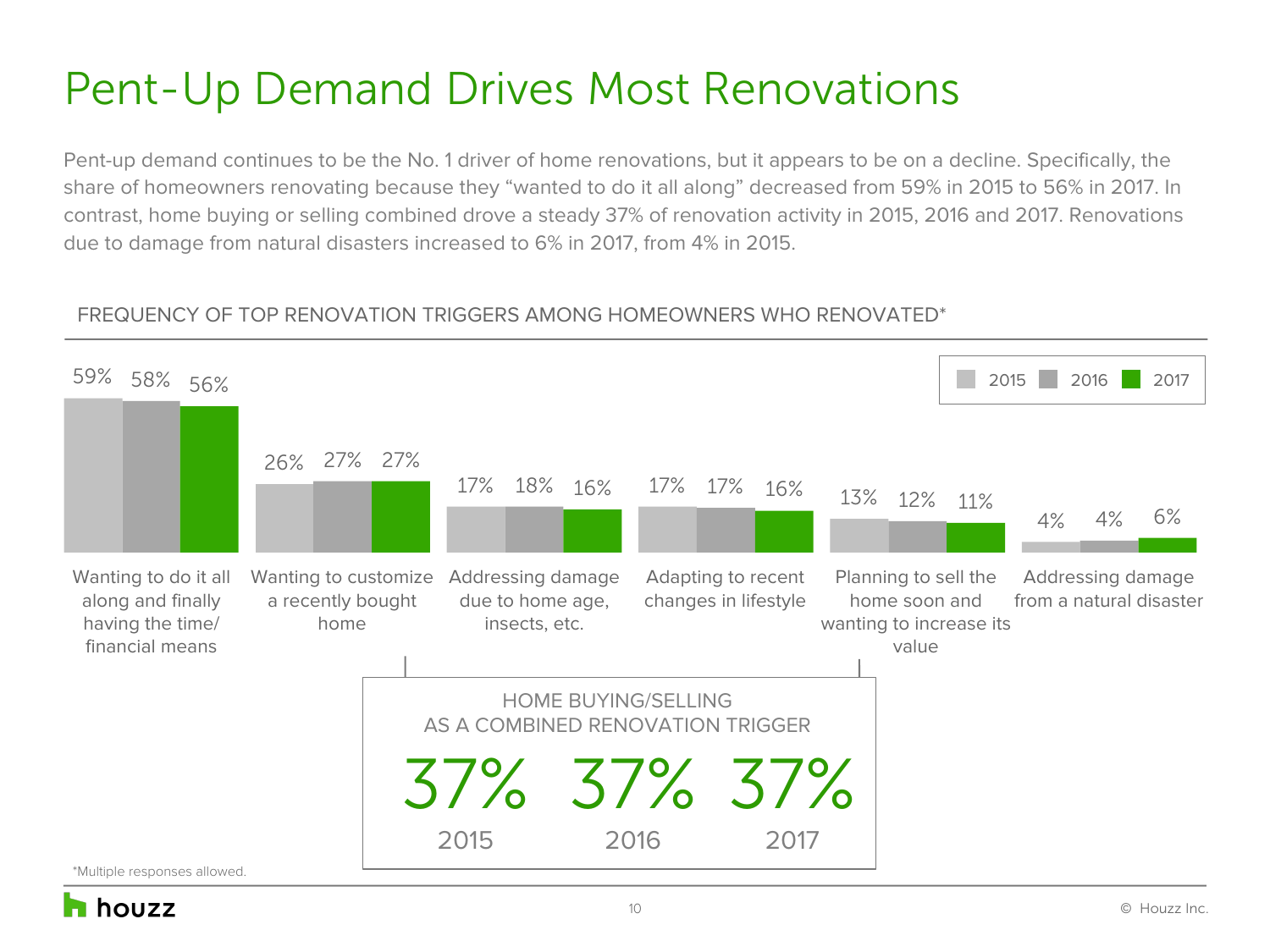### Many More Set Renovation Budgets

A greater share of renovating households reported having initial budgets for renovations in 2017 (77%) compared with 2015 (69%). This is a positive sign that renovations are significantly more deliberate and planned than in the midst of the economic recovery in 2014-2015. However, among those who set a budget, the propensity to go over budget varied little in 2017 (46%) versus 2015 (44%).

### FREQUENCY OF BUDGETING FOR RENOVATIONS AMONG HOMEOWNERS WHO RENOVATED

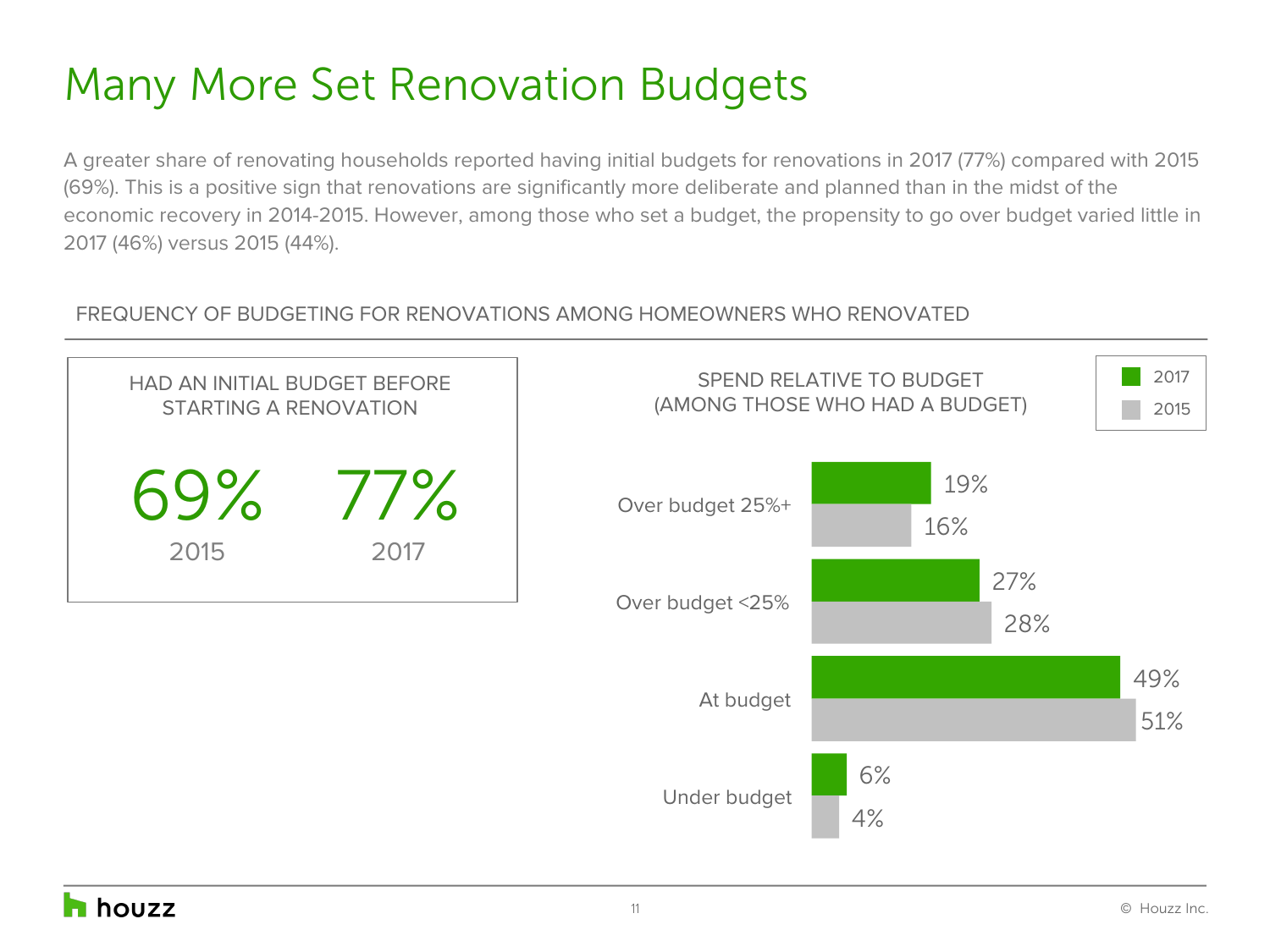### Products and Materials Bust Budgets

Homeowners typically cite two major reasons for going over budget, with costs of products or materials being the most common. By far the biggest difference between recent homebuyers and long-term owners is the realization that renovation projects are more complex than expected, i.e., 39% for first-time and 36% for repeat homebuyers versus 28% for long-term owners (see Appendix C).

#### FREQUENCY OF TOP REASONS FOR OVER-BUDGET RENOVATIONS AMONG HOMEOWNERS WHO RENOVATED\*

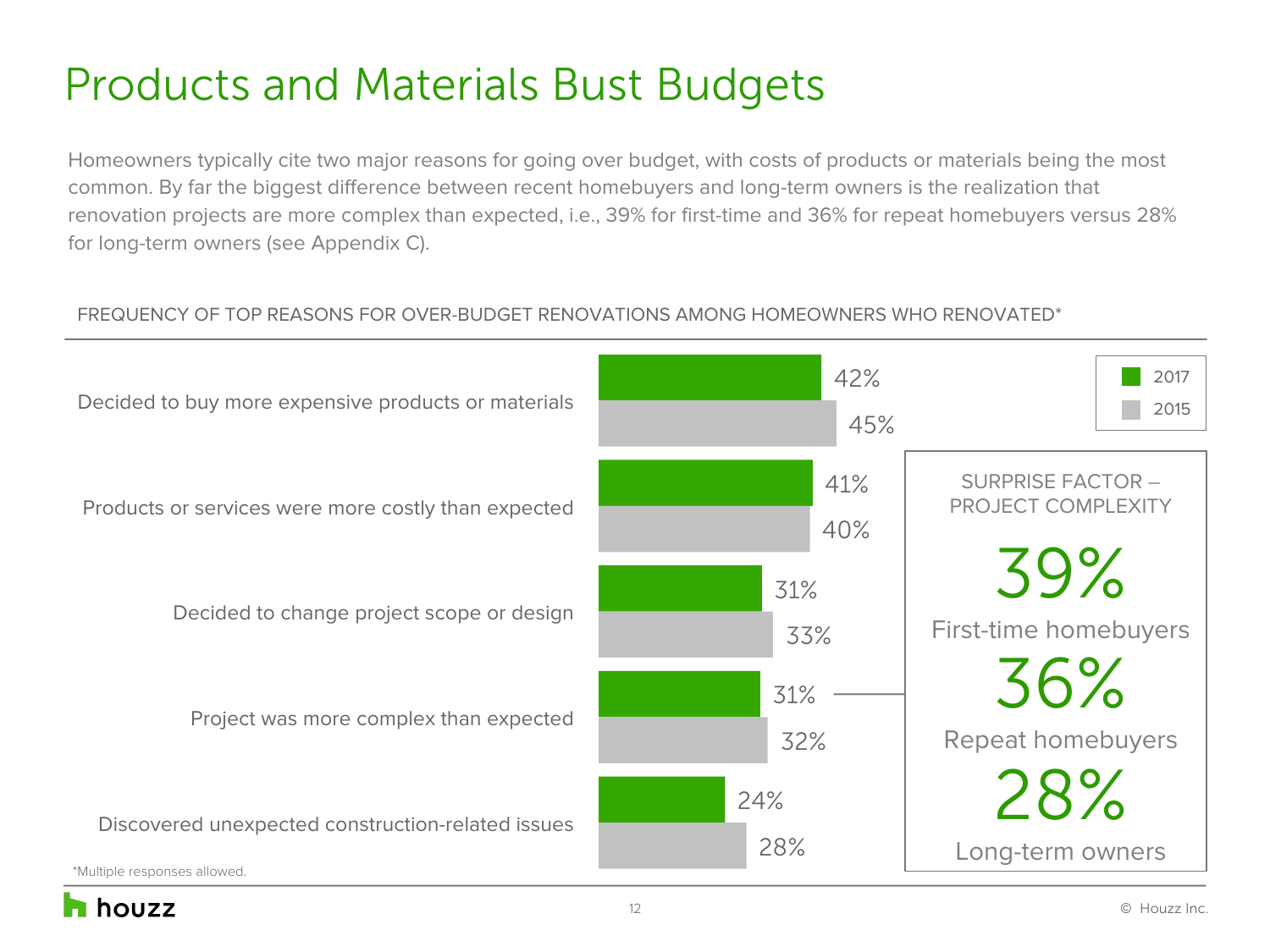### Cash Continues Its Reign

Consistent with the previous year's findings, most homeowners leverage cash/savings to fund renovations (85%). Credit cards (33%) and loans secured in home value (15%) such as home equity lines of credit continue to be the second- and third-most popular payment methods. The usage of these methods is in reverse correlation to the length of time spent in the home, with credit card usage most prevalent among first-time homebuyers.

### FREQUENCY OF TOP PAYMENT METHODS AMONG HOMEOWNERS WHO RENOVATED\*



\*\*Due to a clarifying change in the credit card description in the survey, credit card usage cannot be compared year over year.

\*\*\*Revised on December 4, 2018 from 13% to 15% due to a change in definition. Secured home loans include home equity lines of credit, cash-out refinancing and home equity loans.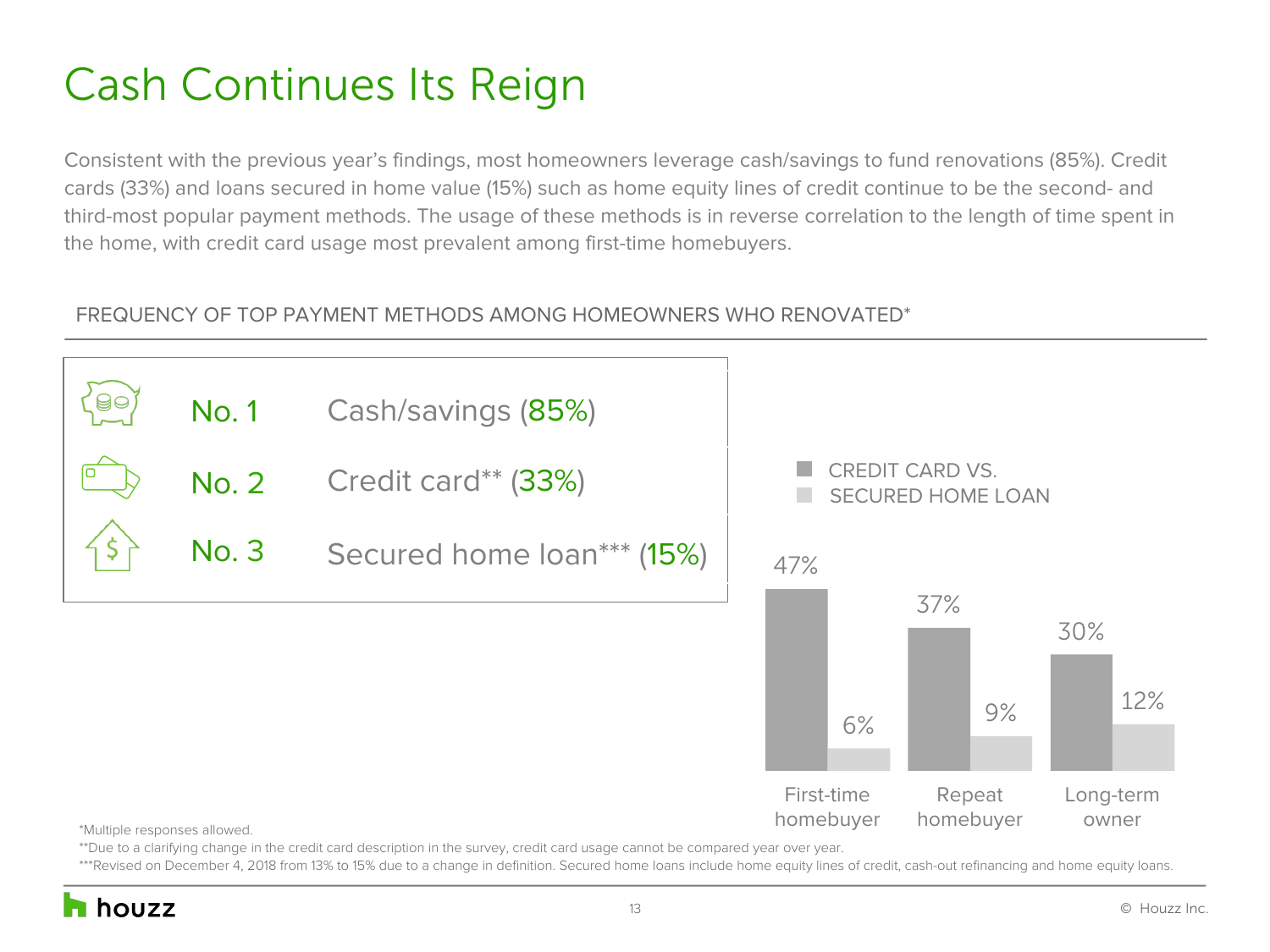# 2017 RENOVATION SPEND BY METRO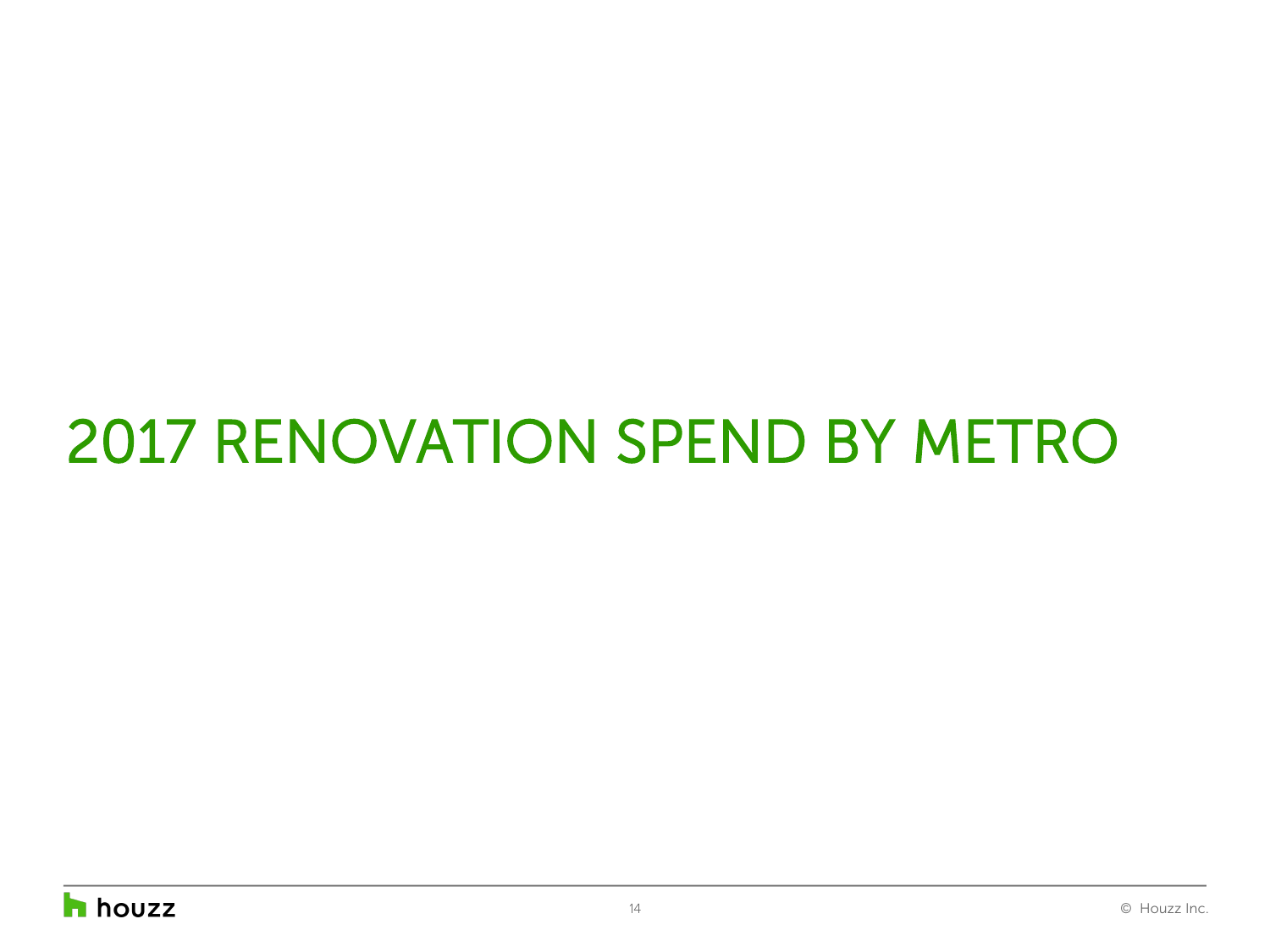### San Jose Metro Remains No. 1 Spender

For the third year running, the award for highest median home renovation spend among the top 50 U.S. metropolitan areas goes to the San Jose, California, metro area, which saw median spends of \$30,000 to \$34,000 during the period. San Francisco and Los Angeles were second, with at least a \$5,000-lower median spend. New York dropped out of the top five in 2017, while Houston moved up to the top five.

#### TOP 10 U.S. METROPOLITAN AREAS BY MEDIAN RENOVATION SPEND (IN \$1,000S) IN 2015, 2016 AND 2017

| Top 10         |                          |                          |                          |
|----------------|--------------------------|--------------------------|--------------------------|
| <b>Metros</b>  | 2015                     | 2016                     | 2017                     |
| 1              | San Jose, CA (\$34)      | San Jose, CA (\$30)      | San Jose, CA (\$30)      |
| $\overline{2}$ | San Francisco, CA (\$25) | San Francisco, CA (\$25) | San Francisco, CA (\$25) |
| 3              | New York, NY (\$25)      | New York, NY (\$25)      | Los Angeles, CA (\$25)   |
| $\overline{4}$ | Los Angeles, CA (\$25)   | Los Angeles, CA (\$20)   | Houston, TX (\$24)       |
| 5              | San Diego, CA (\$25)     | San Diego, CA (\$20)     | Miami, FL (\$21)         |
| 6              | Miami, FL (\$22)         | Miami, FL (\$20)         | New York, NY (\$20)      |
| $\overline{ }$ | Boston, MA (\$20)        | Boston, MA (\$20)        | Boston, MA (\$20)        |
| 8              | Seattle, WA (\$20)       | Seattle, WA (\$20)       | Seattle, WA (\$20)       |
| $\Theta$       | Washington, DC (\$19)    | Washington, DC (\$20)    | San Diego, CA (\$20)     |
| 10             | <b>Austin, TX (\$18)</b> | Tampa, FL (\$20)         | Sacramento, CA (\$18)    |
|                |                          |                          |                          |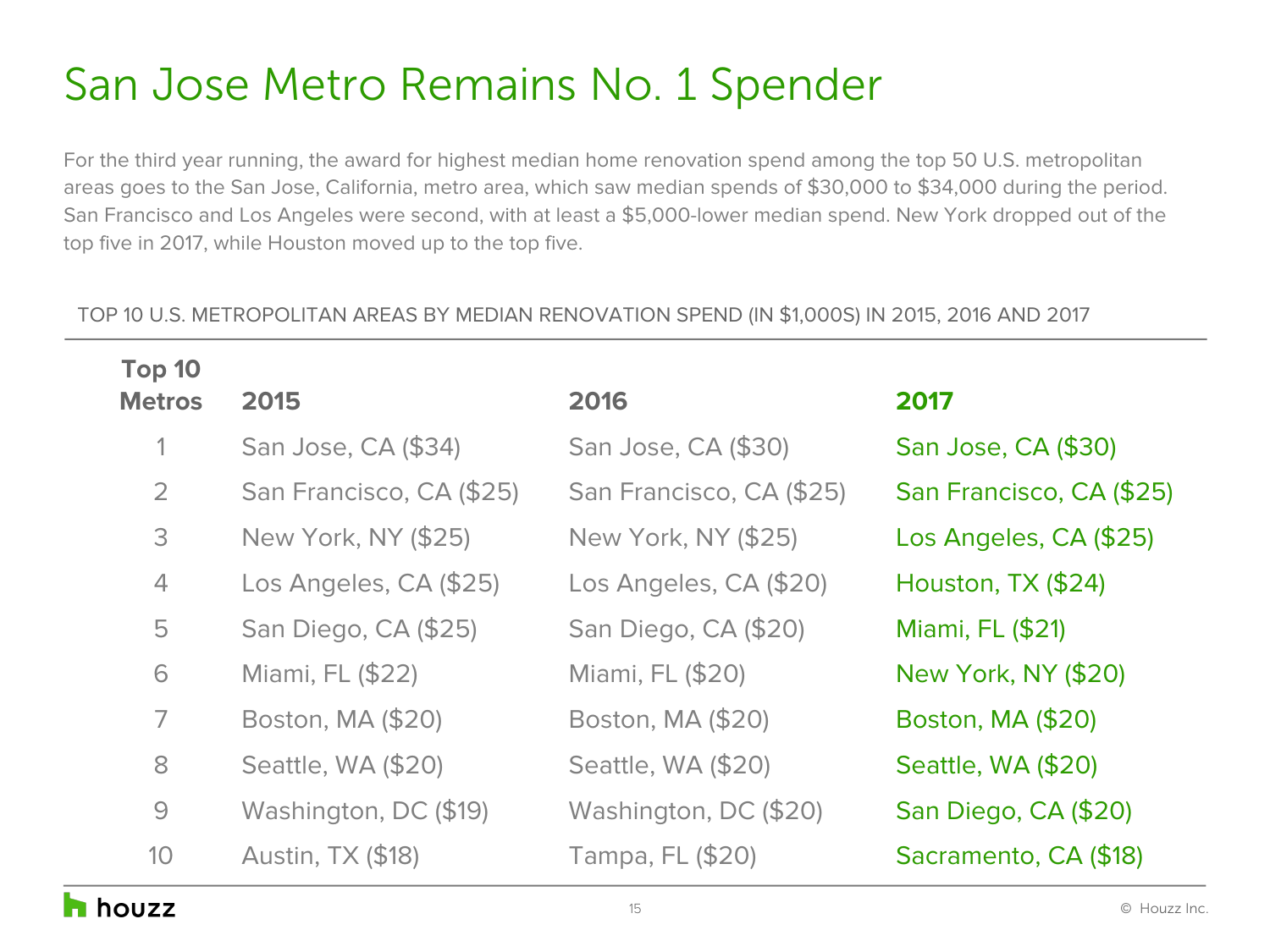### Spending Is Higher on the Coasts

Median spend on home renovations varies widely among the top 50 metros. Major coastal cities, from San Diego to Seattle on the West Coast and Miami to New York on the East Coast, command the greatest median spends in the nation, ranging from \$20,000 to \$30,000. In contrast, Columbus has the lowest median renovation spend.

#### MEDIAN 2017 RENOVATION SPEND (IN \$1,000S) PER HOMEOWNER IN TOP 50 U.S. METROPOLITAN AREAS

| San Jose, CA      | \$30 | Providence, RI             | \$16 | Dallas, TX         | \$15 | Kansas City, MO-KS | \$12 |
|-------------------|------|----------------------------|------|--------------------|------|--------------------|------|
| San Francisco, CA | \$25 | Atlanta, GA                | \$16 | Jacksonville, FL   | \$15 | Indianapolis, IN   | \$12 |
| Los Angeles, CA   | \$25 | Detroit, MI                | \$15 | Memphis, TN        | \$15 | Virginia Beach, VA | \$12 |
| Houston, TX       | \$24 | Minneapolis - St. Paul, MN | \$15 | New Orleans, LA    | \$15 | Milwaukee, WI      | \$12 |
| Miami, FL         | \$21 | St. Louis, MO-IL           | \$15 | Birmingham, AL     | \$15 | Louisville, KY     | \$12 |
| New York, NY      | \$20 | Tampa, FL                  | \$15 | Philadelphia, PA   | \$15 | Oklahoma City, OK  | \$12 |
| Boston, MA        | \$20 | Baltimore, MD              | \$15 | Salt Lake City, UT | \$15 | Hartford, CT       | \$12 |
| Seattle, WA       | \$20 | Denver, CO                 | \$15 | Orlando, FL        | \$14 | Raleigh, NC        | \$12 |
| San Diego, CA     | \$20 | Portland, OR               | \$15 | Las Vegas, NV      | \$14 | Richmond, VA       | \$12 |
| Sacramento, CA    | \$18 | Cleveland, OH              | \$15 | Charlotte, NC      | \$13 | Buffalo, NY        | \$12 |
| Washington, DC    | \$18 | Chicago, IL                | \$15 | Pittsburgh, PA     | \$12 | Columbus, OH       | \$10 |
| Riverside, CA     | \$17 | Austin, TX                 | \$15 | San Antonio, TX    | \$12 |                    |      |
| Phoenix, AZ       | \$16 | Nashville, TN              | \$15 | Cincinnati, OH     | \$12 |                    |      |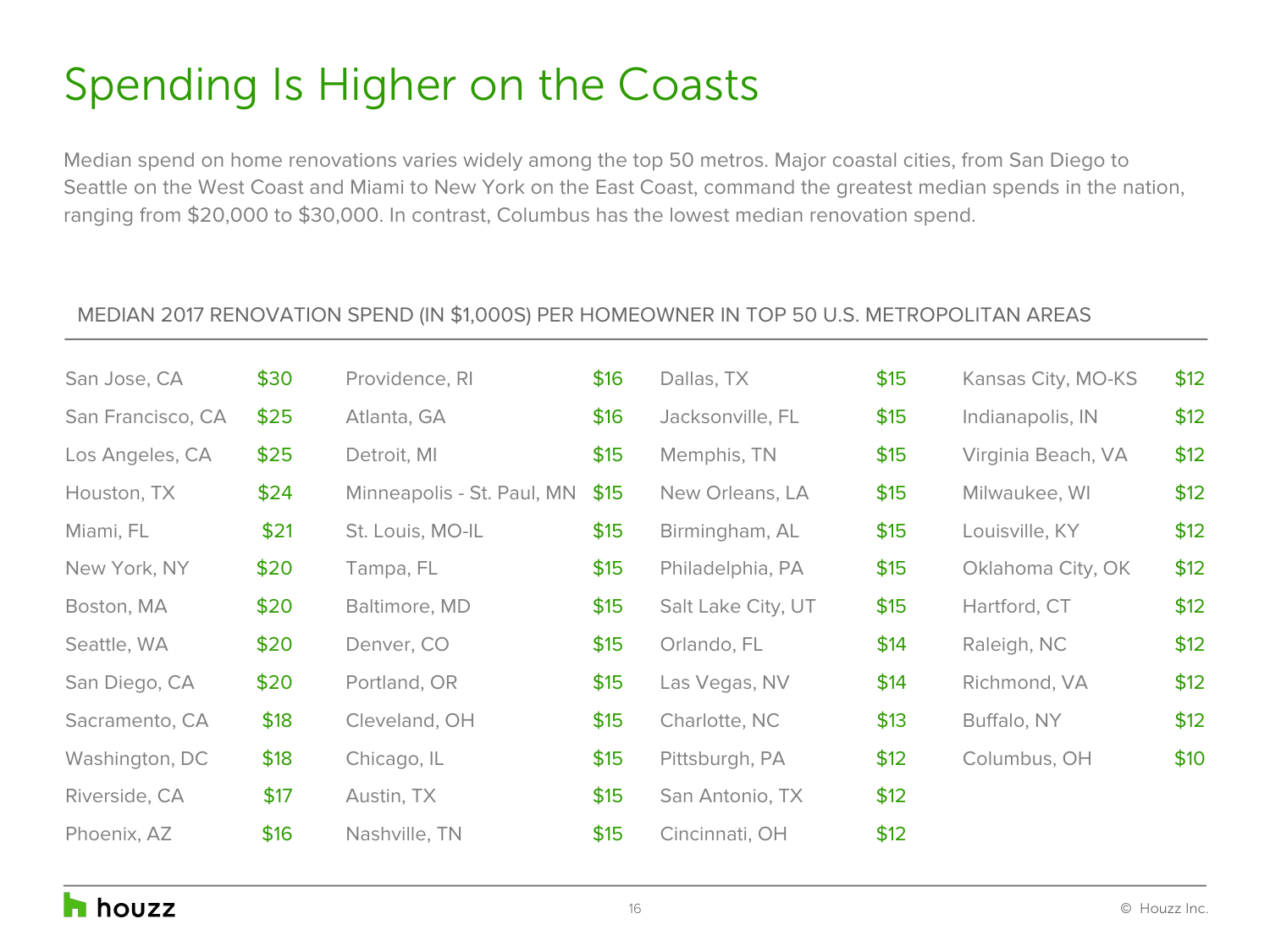### Outlays Jump in Houston and Los Angeles

Not only does the median renovation spend vary among the top 50 metros, but it also fluctuates significantly year over year. The Houston metro area saw the largest year-over-year swings in median spend (60%), from \$15,000 in 2016 to \$24,000 in 2017, clear evidence of the extent of recovery efforts from Hurricane Harvey. The Los Angeles metro area saw the second-largest year-over-year increase in spend (25%), likely reflecting a response to damage from wildfires.

#### YEAR-OVER-YEAR CHANGE IN MEDIAN 2017 RENOVATION SPEND PER HOMEOWNER IN TOP 50 U.S. METROPOLITAN AREAS

| Houston, TX       | 60% | Detroit, MI                | 0% | Memphis, TN        | 0%    | Sacramento, CA     | $-10%$ |
|-------------------|-----|----------------------------|----|--------------------|-------|--------------------|--------|
| Los Angeles, CA   | 25% | Seattle, WA                | 0% | Oklahoma City, OK  | 0%    | San Antonio, TX    | $-11%$ |
| Birmingham, AL    | 20% | Minneapolis - St. Paul, MN | 0% | Raleigh, NC        | 0%    | Virginia Beach, VA | $-11%$ |
| Cleveland, OH     | 19% | San Diego, CA              | 0% | Salt Lake City, UT | 0%    | Louisville, KY     | $-11%$ |
| Pittsburgh, PA    | 9%  | St. Louis, MO-IL           | 0% | Boston, MA         | 0%    | Denver, CO         | $-12%$ |
| Buffalo, NY       | 7%  | Portland, OR               | 0% | Orlando, FL        | $-3%$ | Washington, DC     | $-13%$ |
| Phoenix, AZ       | 7%  | Cincinnati, OH             | 0% | Las Vegas, NV      | $-3%$ | Richmond, VA       | $-13%$ |
| New Orleans, LA   | 5%  | Kansas City, MO-KS         | 0% | Columbus, OH       | $-5%$ | Hartford, CT       | $-14%$ |
| Miami, FL         | 5%  | San Jose, CA               | 0% | Dallas, TX         | $-5%$ | New York, NY       | $-20%$ |
| Atlanta, GA       | 5%  | Austin, TX                 | 0% | Providence, RI     | $-6%$ | Tampa, FL          | $-25%$ |
| Charlotte, NC     | 4%  | Nashville, TN              | 0% | Chicago, IL        | $-6%$ | Baltimore, MD      | $-25%$ |
| Riverside, CA     | 3%  | Milwaukee, WI              | 0% | Philadelphia, PA   | $-6%$ |                    |        |
| San Francisco, CA | 0%  | Jacksonville, FL           | 0% | Indianapolis, IN   | $-8%$ |                    |        |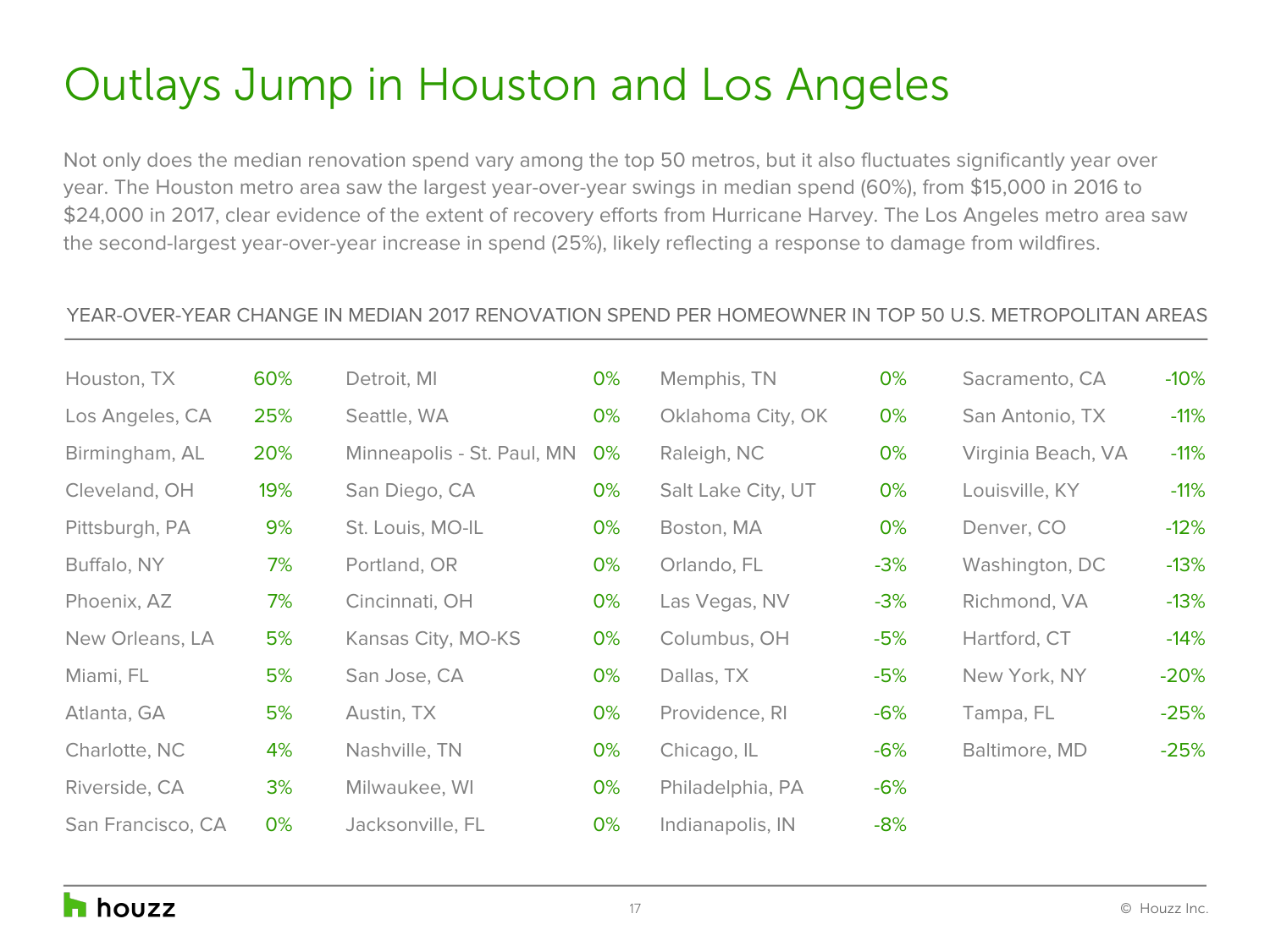# 2017 POPULAR PROJECTS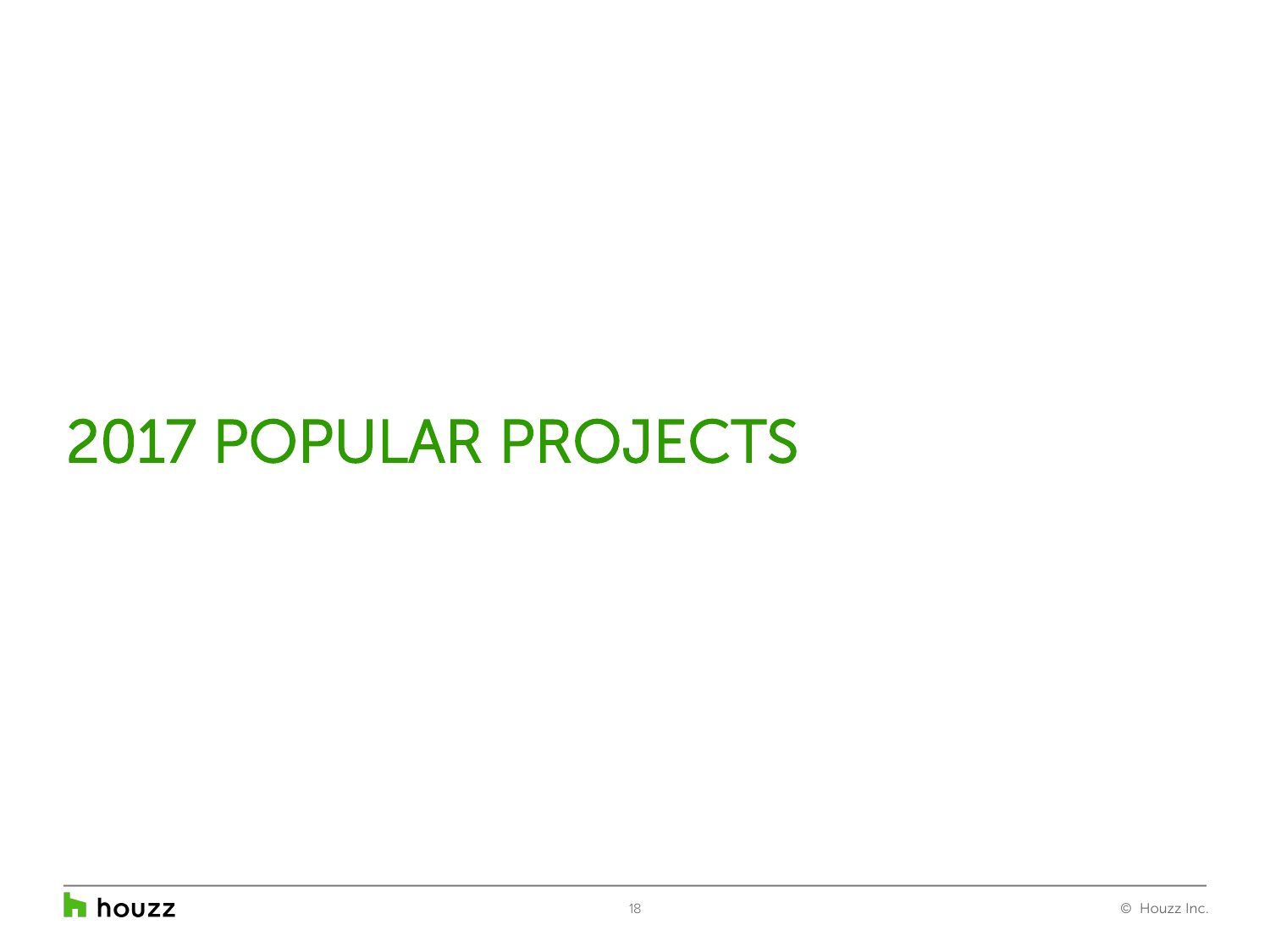### Systems and Exterior Upgrades Increase

Consistent with the previous two years' findings, renovating homeowners tackled a vast range of spaces, systems and features during 2017. The share of renovating homeowners who updated their home systems (e.g., plumbing) and exterior features (e.g., exterior paint) increased in 2017 (64% and 59%, respectively) compared with 2016 (62% and 57%). This increase was driven primarily by long-term owners (see Appendix D). The average number of projects also continued to climb.

### FREQUENCY OF RENOVATION ACTIVITY AND NUMBER OF PROJECTS AMONG HOMEOWNERS WHO RENOVATED\*



*\*Interior rooms remodels* refers to remodels of kitchens, bathrooms, dining rooms, etc.; *home systems upgrades* refers to upgrades to electrical, plumbing, air conditioning, etc.; *home exterior upgrades* refers to windows, doors, roofing, etc.; *additions* refers to expansion of the home footprint by increasing/adding kitchens, bathrooms, dining rooms, etc.; *outdoor upgrades* refers to upgrades to outdoor grounds and systems (e.g., landscape, irrigation) and additions/upgrades of outdoor structures (e.g., shed, pool).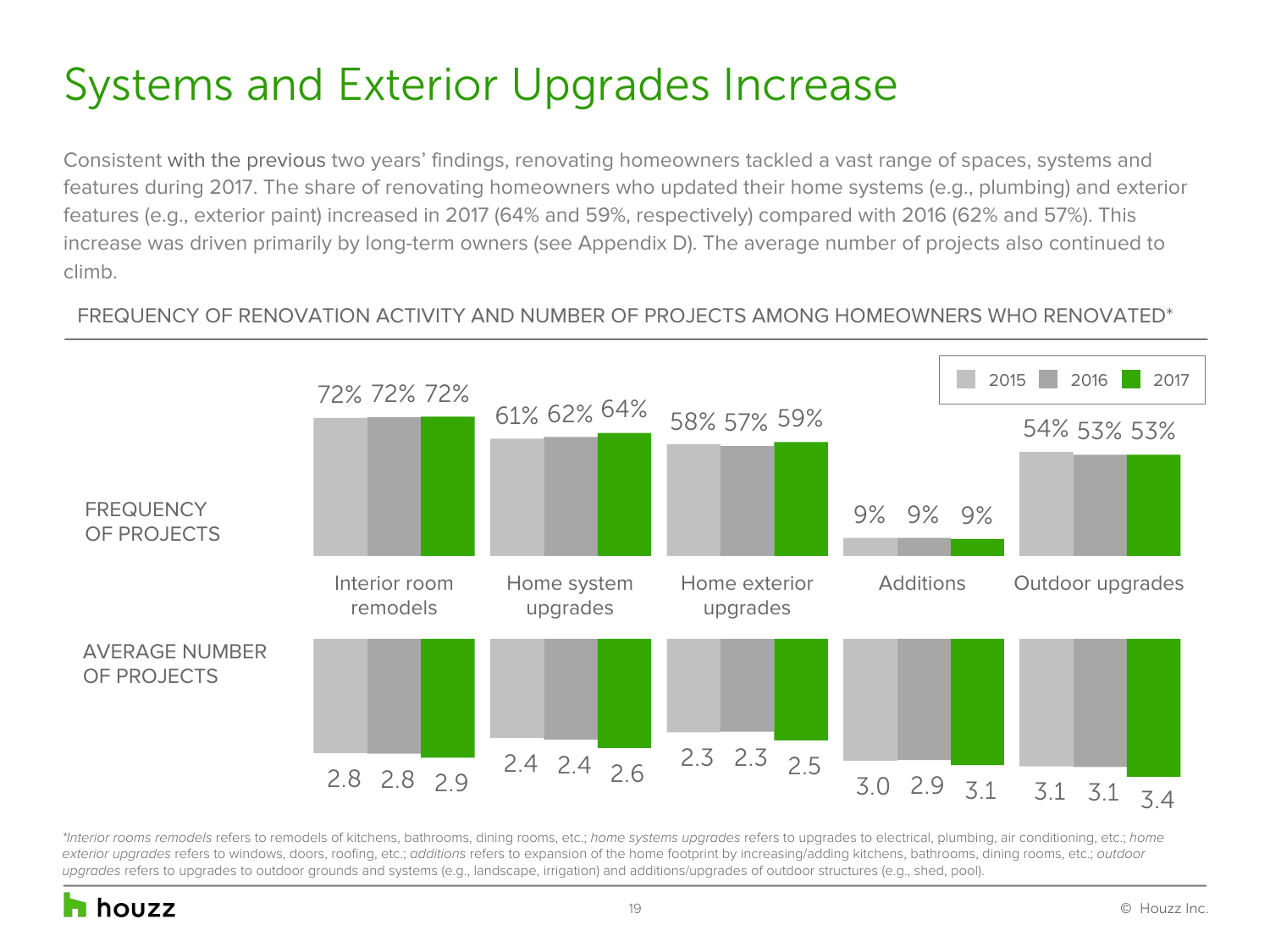### Master Bathroom Renovations Grow in Popularity

Kitchens and guest/other bathrooms held on to the No. 1 and No. 2 spots as the most popular rooms to renovate. But the master bathroom supplanted the living/family room as the third-most popular. The popularity of other interior room renovations remained stable. Recent homebuyers are more likely than long-term homeowners to tackle kitchen renovations — 40% and 39% of first-time and repeat buyers, respectively, versus 30% of long-term owners (see Appendix E).

### FREQUENCY OF TOP INTERIOR ROOM REMODELS AND ADDITIONS AMONG HOMEOWNERS WHO RENOVATED IN 2017

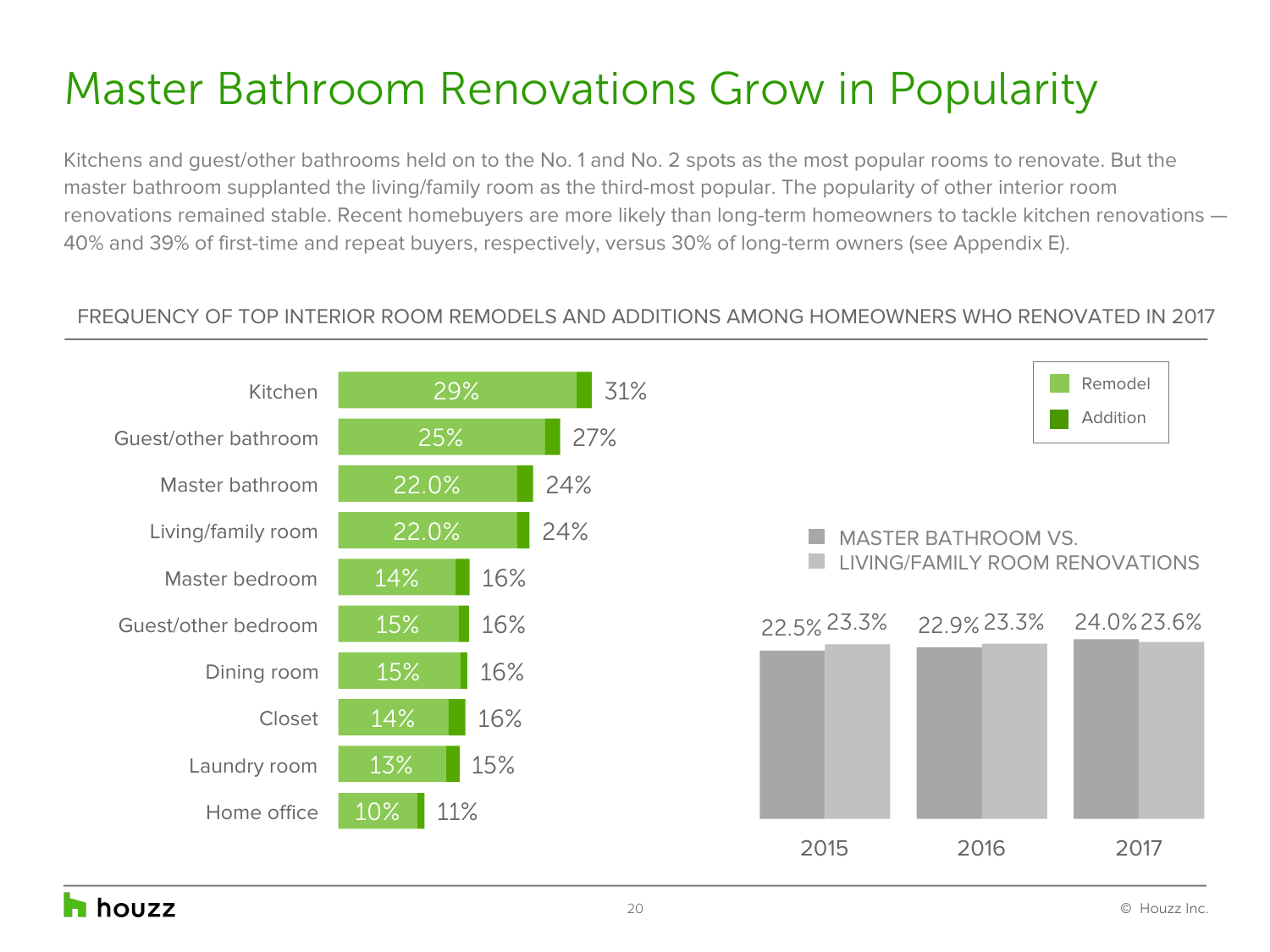### Security Upgrades Surge 50% in Two Years

From 2015 to 2017, the share of renovating homeowners integrating home security grew a whopping 50% (increasing from 10% to 15%). Automated devices, such as thermostats and lights, also continued to grow in popularity, although at a slower rate. All in all, upgrades to most home systems were significantly more popular in 2017 (see Appendix F).

#### FREQUENCY OF TOP HOME SYSTEM UPGRADES AMONG HOMEOWNERS WHO RENOVATED IN 2017



Note: Arrows indicate at least a 2 percentage point increase in the share in 2017 vs. 2016[. See last year's report for a full comparison.](http://st.hzcdn.com/static/econ/HouzzAndHome2017.pdf)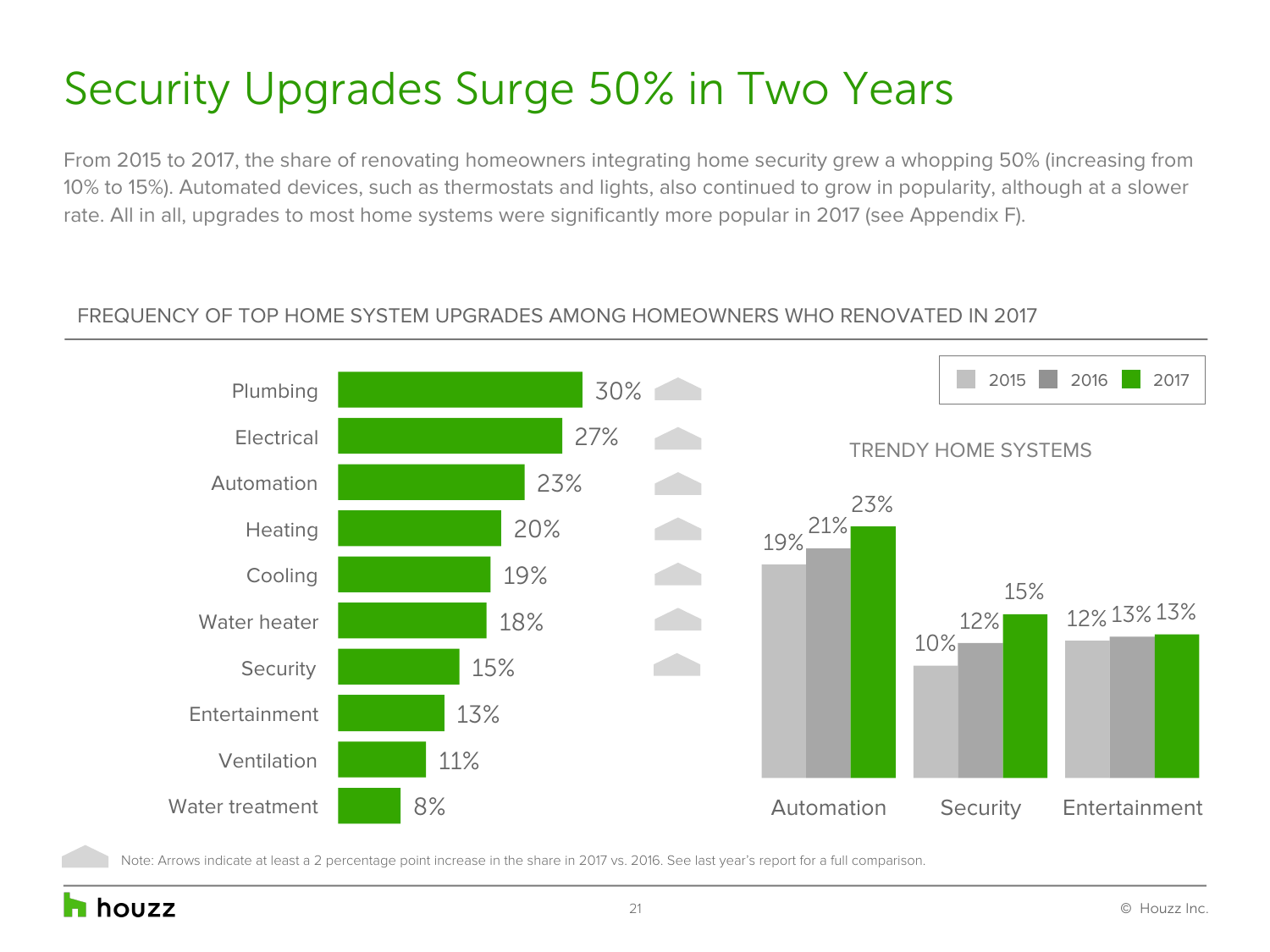### Exterior Upgrades Also in Vogue

Along with a renewed focus on interior systems, renovating homeowners stepped up improvements to their homes' exteriors. Installation of roofing, deck and siding/stucco saw the greatest relative year-over-year increases. Just as with systems, much of the push for exterior upgrades comes from long-term owners (see Appendix G).

#### FREQUENCY OF TOP EXTERIOR BUILDING UPGRADES AMONG HOMEOWNERS WHO RENOVATED IN 2017



Note: Arrows indicate at least a 2 percentage point increase in the share in 2017 vs. 2016[. See last year's report for a full comparison.](http://st.hzcdn.com/static/econ/HouzzAndHome2017.pdf)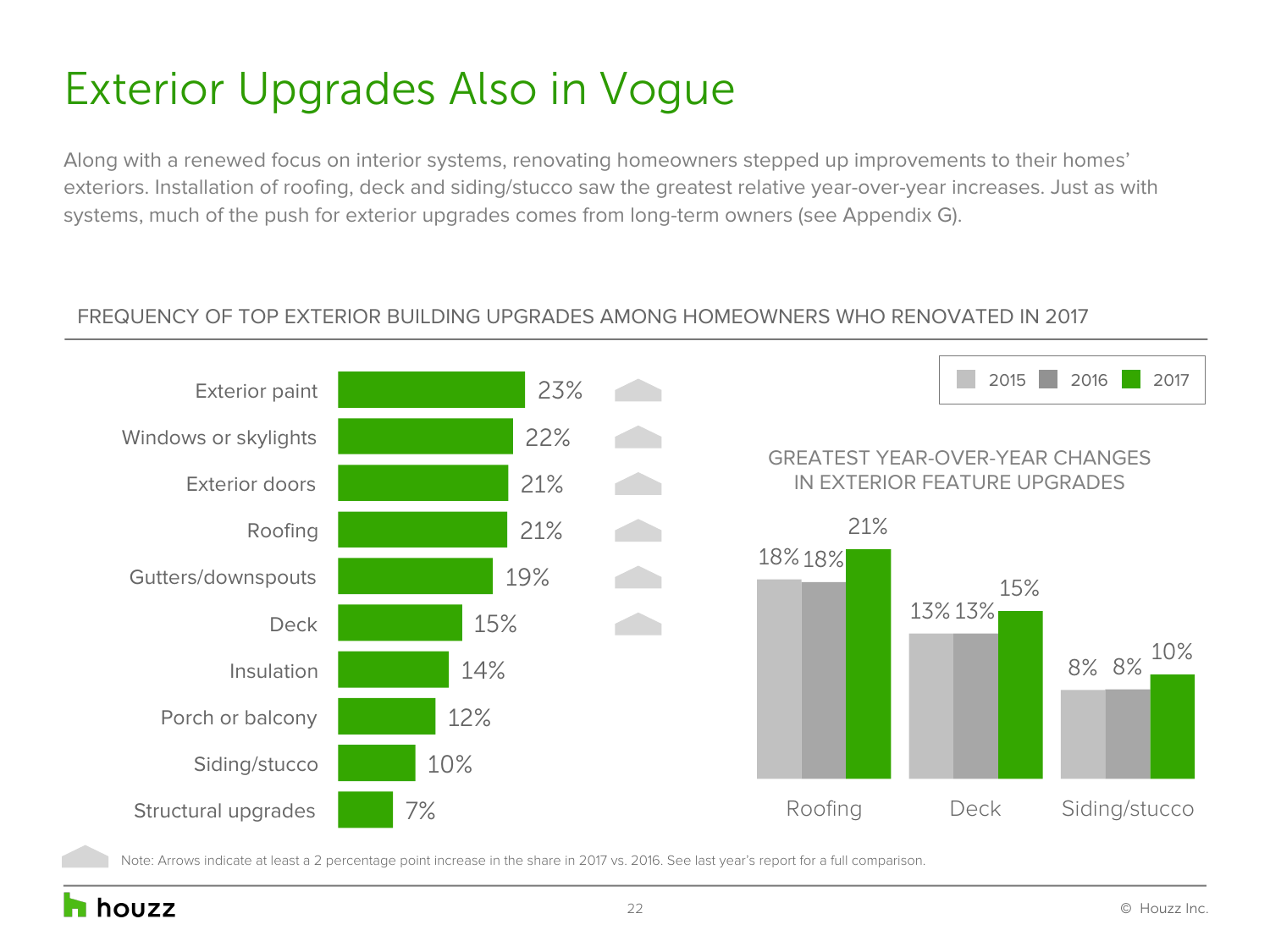### A Focus on the Outdoors

Outdoor upgrades are as popular as ever. As many renovating homeowners upgrade their patios or fences (15% each) as do their laundry rooms (15%). Similarly, as many upgrade their sheds or workshops (10%) as do their home offices (11%). Outdoor security is also on the rise (see Appendix H).

#### FREQUENCY OF TOP OUTDOOR UPGRADES AMONG HOMEOWNERS WHO RENOVATED IN 2017



Note: Arrows indicate at least a 2 percentage point increase in the share in 2017 vs. 2016. [See last year's report for a full comparison.](http://st.hzcdn.com/static/econ/HouzzAndHome2017.pdf) 

### houzz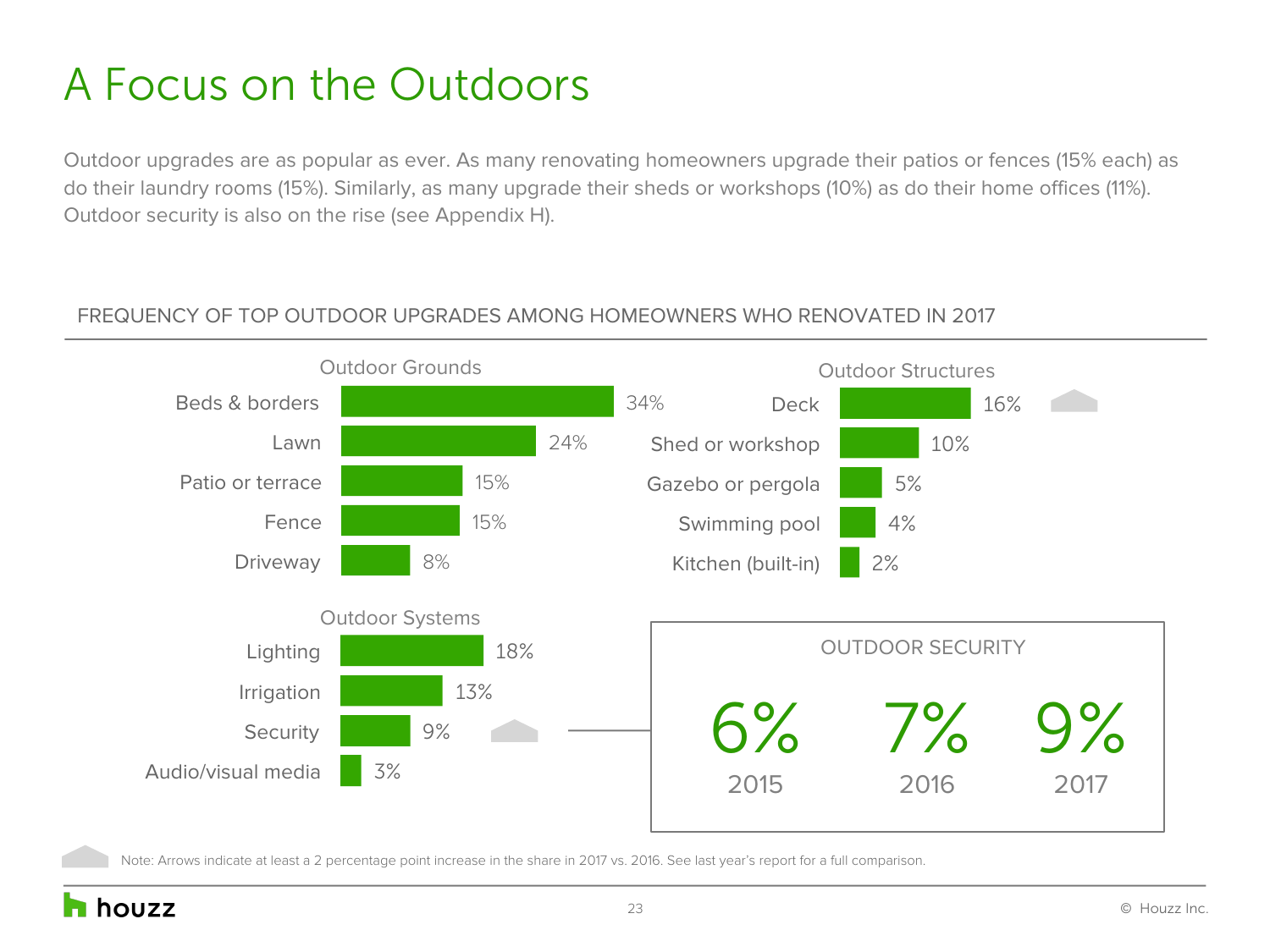# 2017 PROJECT SPEND AND RETURN ON INVESTMENT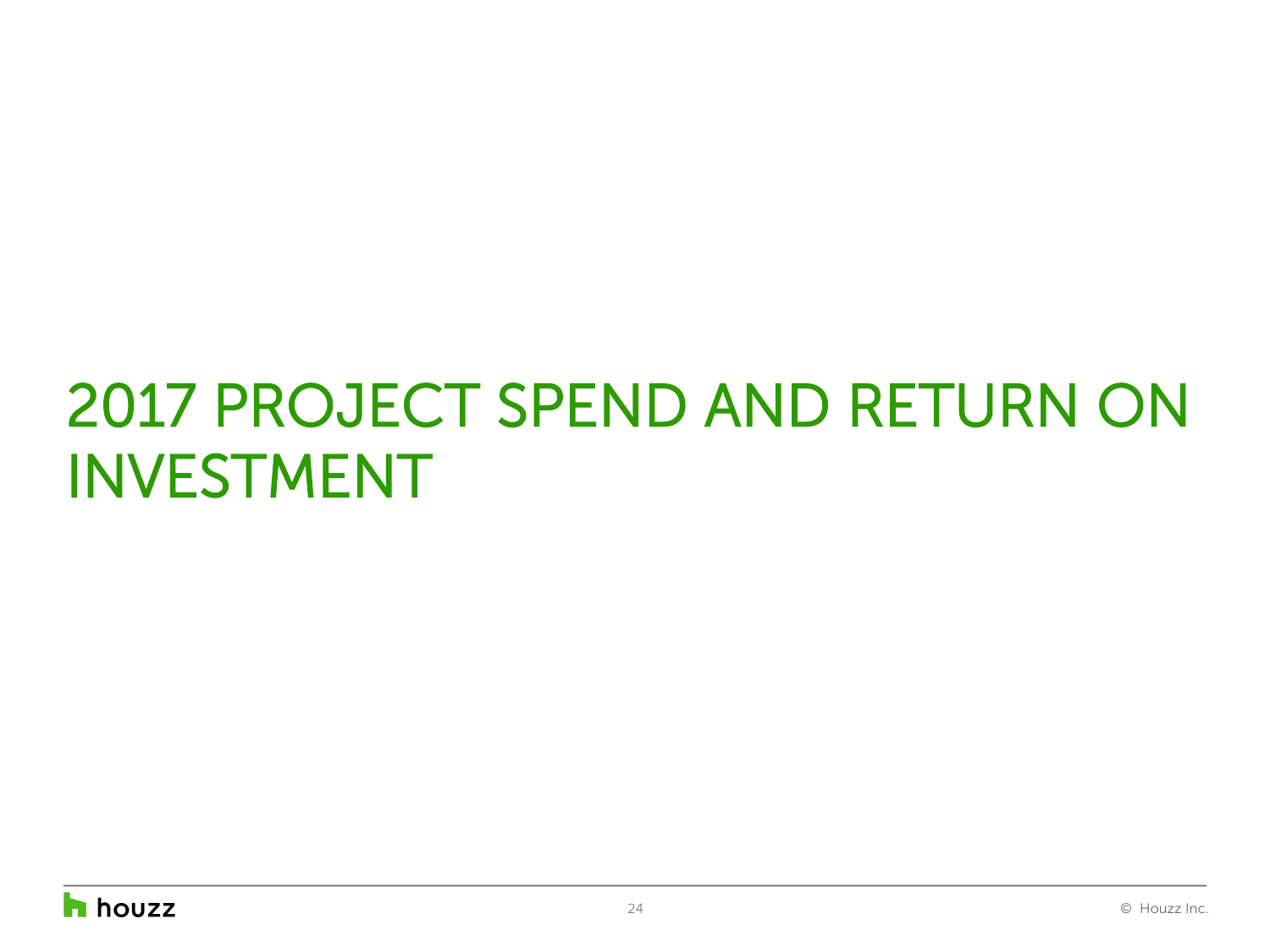### Kitchen, Master Bathroom Lead in Return on Investment

While improving the home's resale value is an important consideration for renovating homeowners (67%), it is far less important than improving the home design (89%) or functionality (84%).<sup>1</sup> Still, some of the most frequent renovation projects are also the ones that are perceived to contribute the most to a home's value. For example, four in five homeowners report that their kitchen and master bathroom upgrades had the highest return on investment (ROI) (83% and 81%, respectively).

#### FREQUENCY OF PERCEIVED ROI\* FROM SPECIFIC RENOVATION PROJECTS\*\* AMONG HOMEOWNERS WHO RENOVATED IN 2017



1 [See 2017 Houzz & Home Report.](http://st.hzcdn.com/static/econ/HouzzAndHome2017.pdf)

\*Frequency of positive ROI refers to the share of renovating homeowners who perceived that their home value *increased* as a result of the renovation project. \*\*The list of renovation projects includes only projects that were completed as stand-alone projects (not in combination with any other projects) during 2017. \*\*\*1%-49% ROI, 50%-99% ROI and 100%+ ROI refers to the magnitude of the perceived increase in home value as a proportion of the renovation project costs.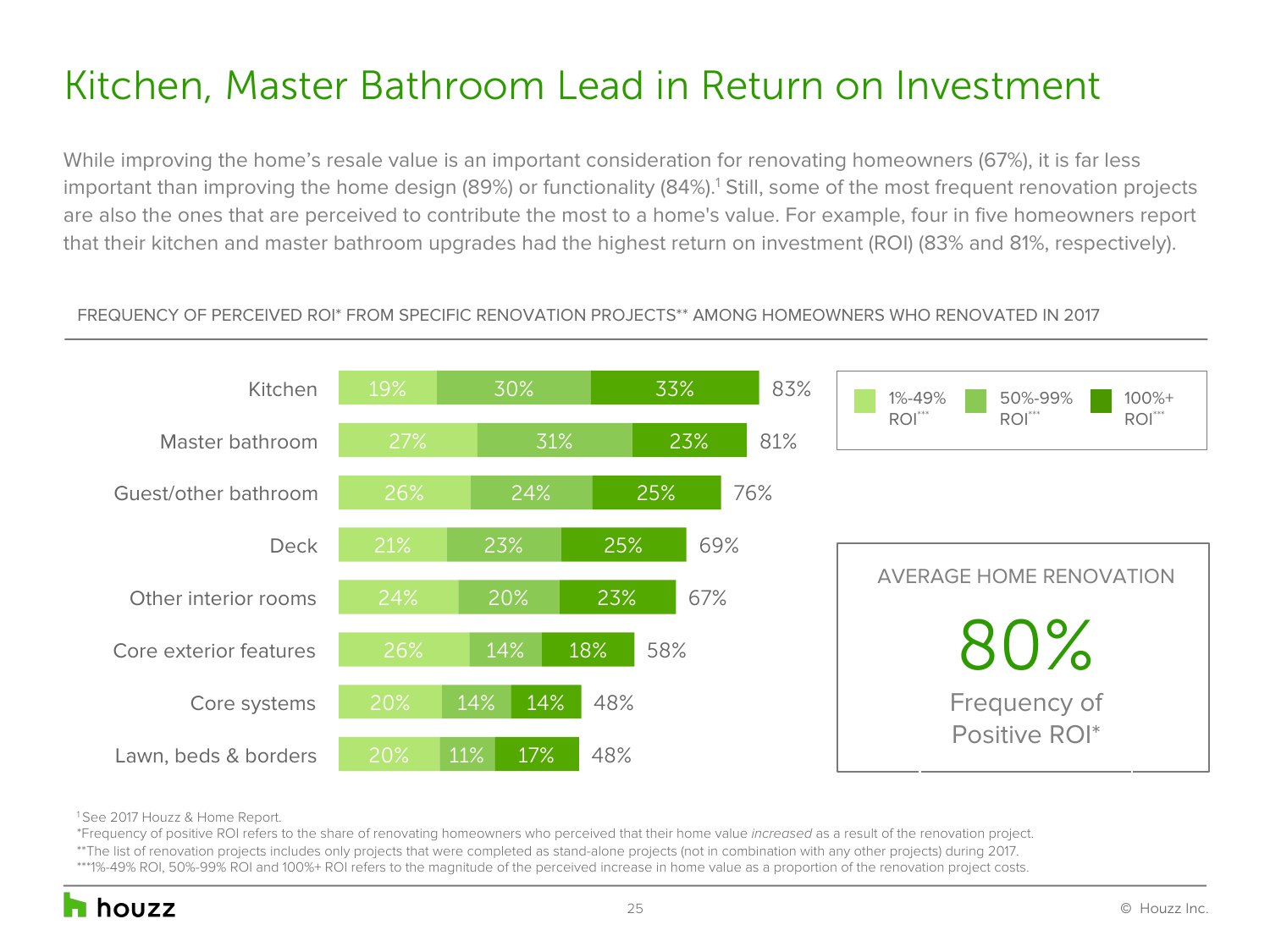### Median Kitchen Spend Up 10%

While homeowner-reported spend on kitchens was relatively flat in 2016 versus 2015, 2017 saw a 10% increase — from \$10,000 in 2016 to \$11,000 last year. This growth was driven by an increased spend on remodels of larger kitchens (200 square feet or more). For example, the spend on a major remodel, defined by the replacement of at least cabinets and appliances, increased from \$30,000 in 2016 to \$33,000 in 2017.

### MEDIAN SPEND ON KITCHEN AND MASTER BATHROOM REMODELS (PRO + DIY)



Note: The median spend on guest/other bathroom remodels was \$3,000 in 2017, \$3,000 in 2016 and \$2,500 in 2015.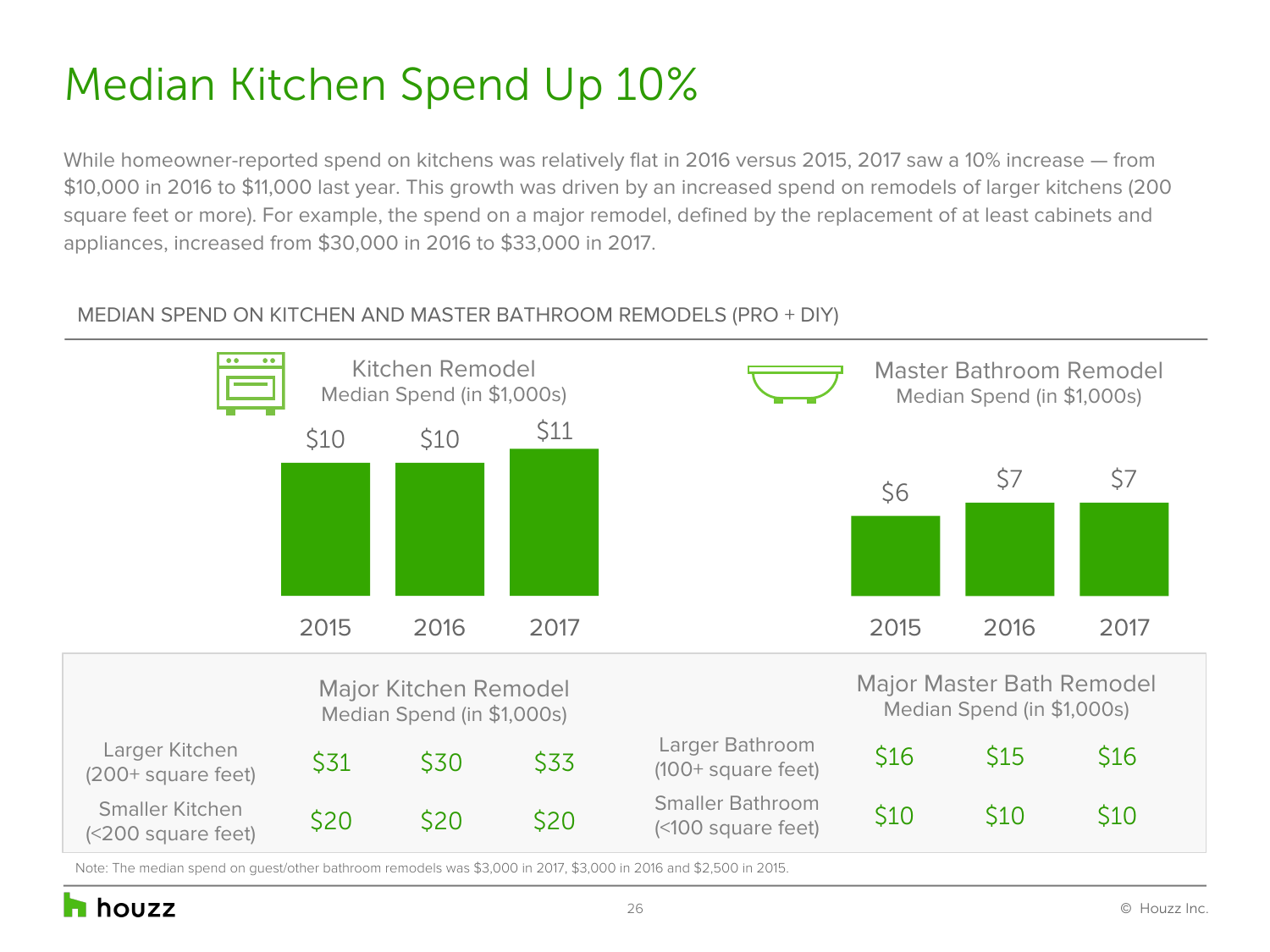### Master Bedroom Spend Sees 33% Increase

A typical (median) renovating homeowner invested 33% more into master bedrooms in 2017 than in 2016 (\$2,000 versus \$1,500, respectively), consistent with a greater focus on the master bedroom/bathroom suite. Median spend on home offices, dining rooms and closets fluctuated up or down \$200 to \$300 year over year, while spend on living/family rooms and guest/other bedrooms was stable for the third year in a row. Laundry rooms continued to command a significant median investment of \$1,500. (See Appendix I for more spend data on remodels of larger and smaller interior rooms.)

#### MEDIAN SPEND ON INTERIOR REMODELS BY ROOM (PRO + DIY)



Note: See Appendix for the definition of larger and smaller rooms and spend from prior years.

houzz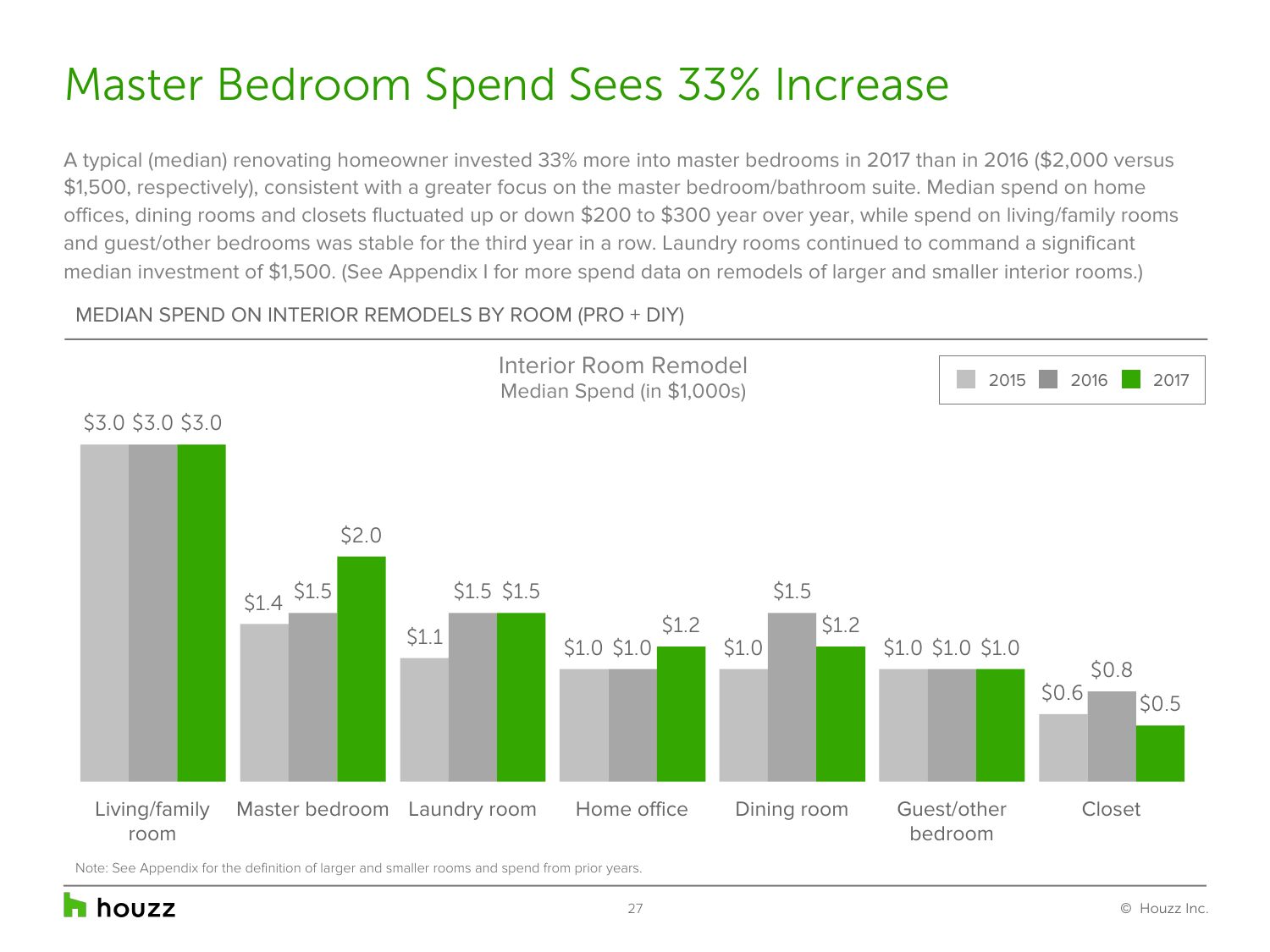# 2017 PROFESSIONAL INVOLVEMENT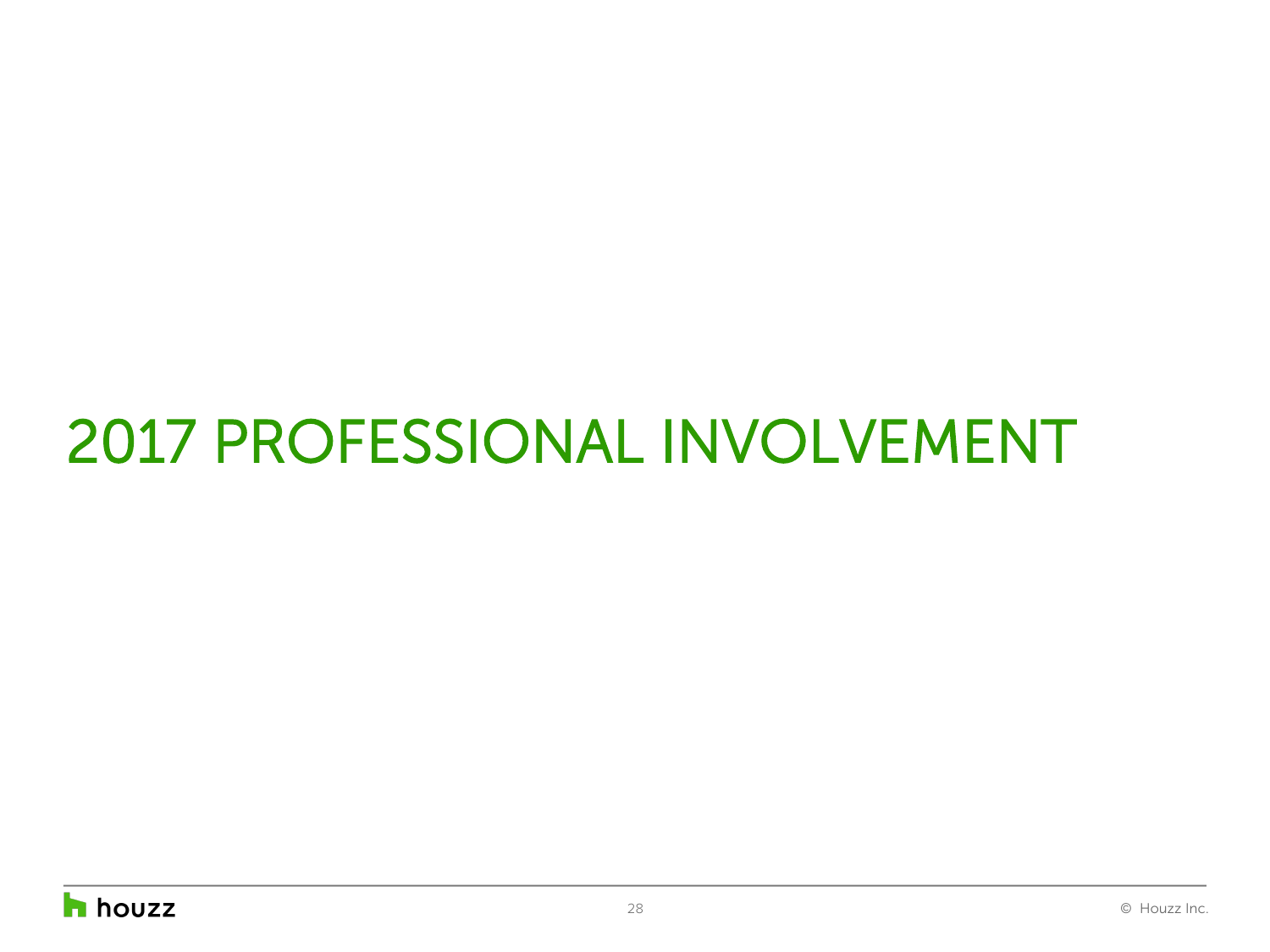### Long-Term Owners Step Up Pro Hiring

Renovating homeowners are increasingly turning to professionals when renovating, with 88% hiring a pro in 2017, up from 87% in 2016 and 85% in 2015. The increase is driven primarily by long-term homeowners, who increased their reliance on pros by 3 percentage points from 2015 to 2017 (84% versus 87%, respectively). That said, repeat homebuyers are more likely to hire a pro than are first-time buyers or long-term owners.

### FREQUENCY OF PROFESSIONAL HIRING BY HOMEOWNERS WHO RENOVATED

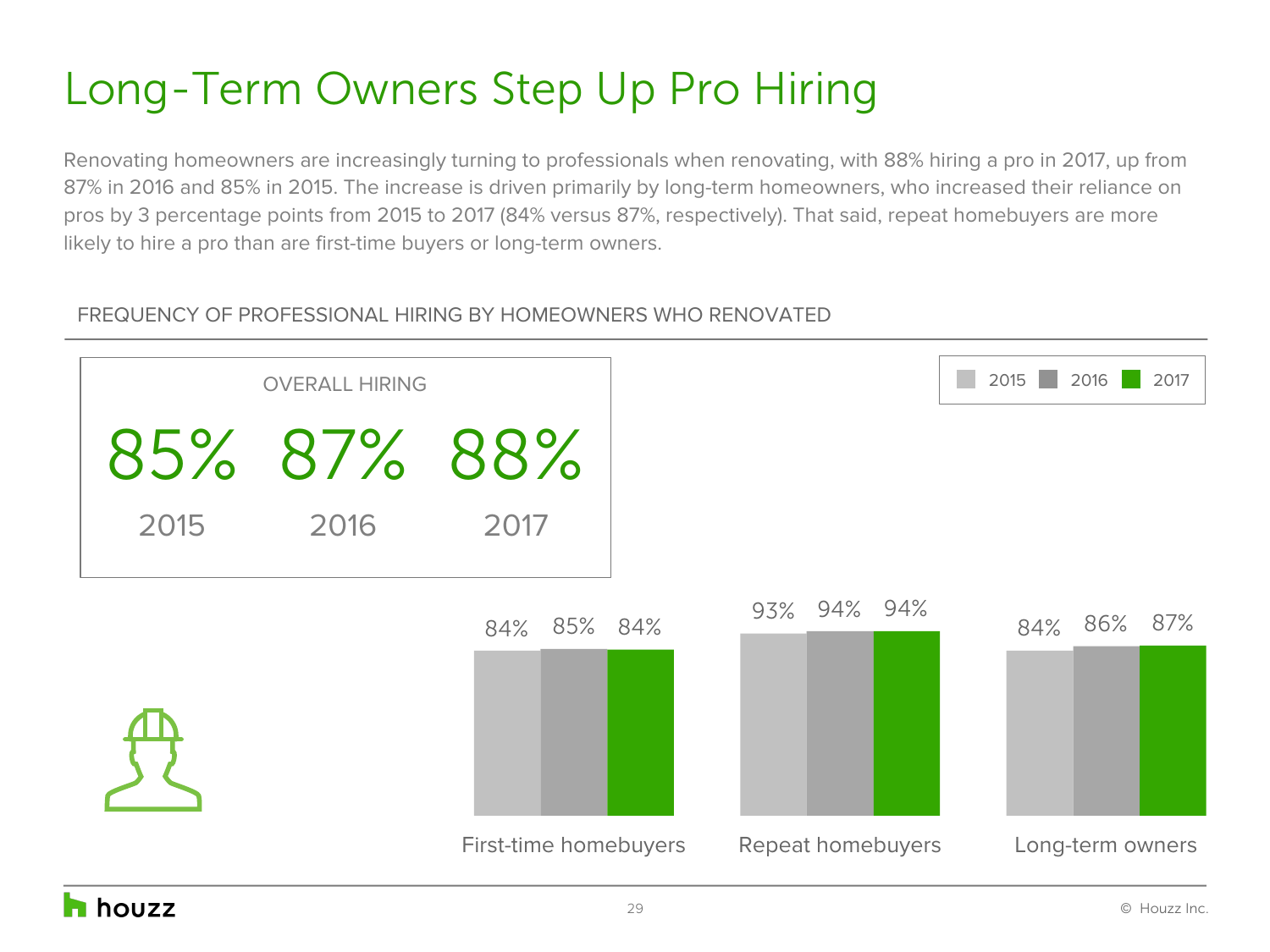### Growth in Specialist Hiring Continues

The growing demand for professional help is fueled by a greater need for specialty service providers such as electricians and painters (51% in 2017, 48% in 2016 and 44% in 2015). This is in keeping with the increased focus on upgrades of home systems and exteriors. Demand for electricians and air conditioning and heating specialists grew most significantly year over year (see Appendix J).

#### FREQUENCY OF SPECIALTY SERVICE PROVIDERS HIRED DIRECTLY\* BY HOMEOWNERS WHO RENOVATED



Note: Arrows indicate at least a 2 percentage point increase in the share in 2017 vs. 2016. [See last year's report for a full comparison.](http://st.hzcdn.com/static/econ/HouzzAndHome2017.pdf)

\*Specialist hiring does not include any specialists hired with the help of a construction manager (general contractor, builder, design-build company and/or kitchen or bath remodeler).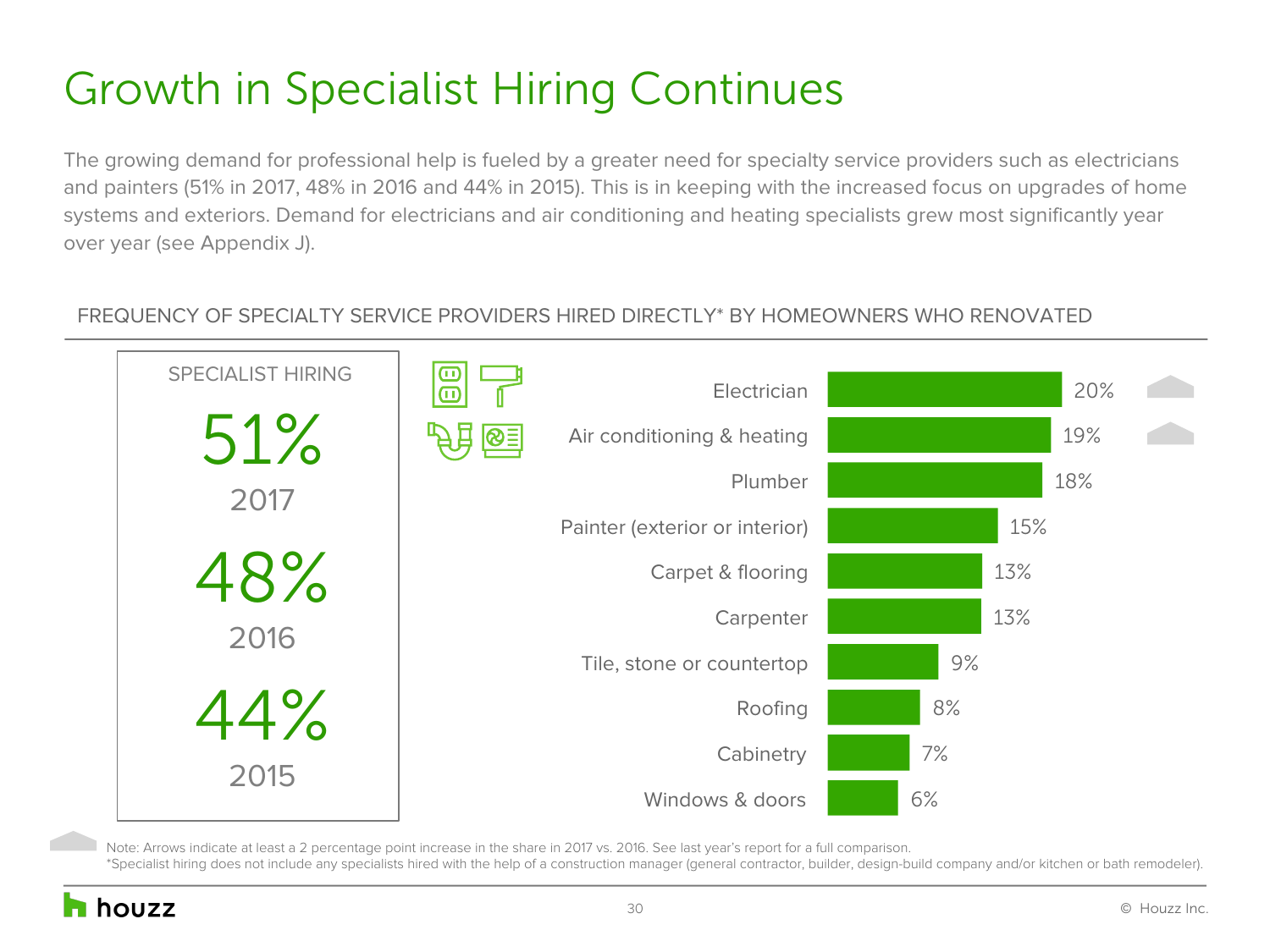### Three Construction Managers to Pick From

Overall hiring of construction managers such as general contractors, builders or kitchen or bath remodelers declined by 3 percentage points in 2017 (36%) compared with 2015 (39%). The decline is largely a result of reduced hiring of general contractors, likely a reflection of the difficulty of finding a general contractor in today's tight construction labor market. When hiring a construction manager, homeowners are likely to consider three professionals during the search process, on average.

### FREQUENCY OF PROFESSIONAL HIRING BY HOMEOWNERS WHO RENOVATED

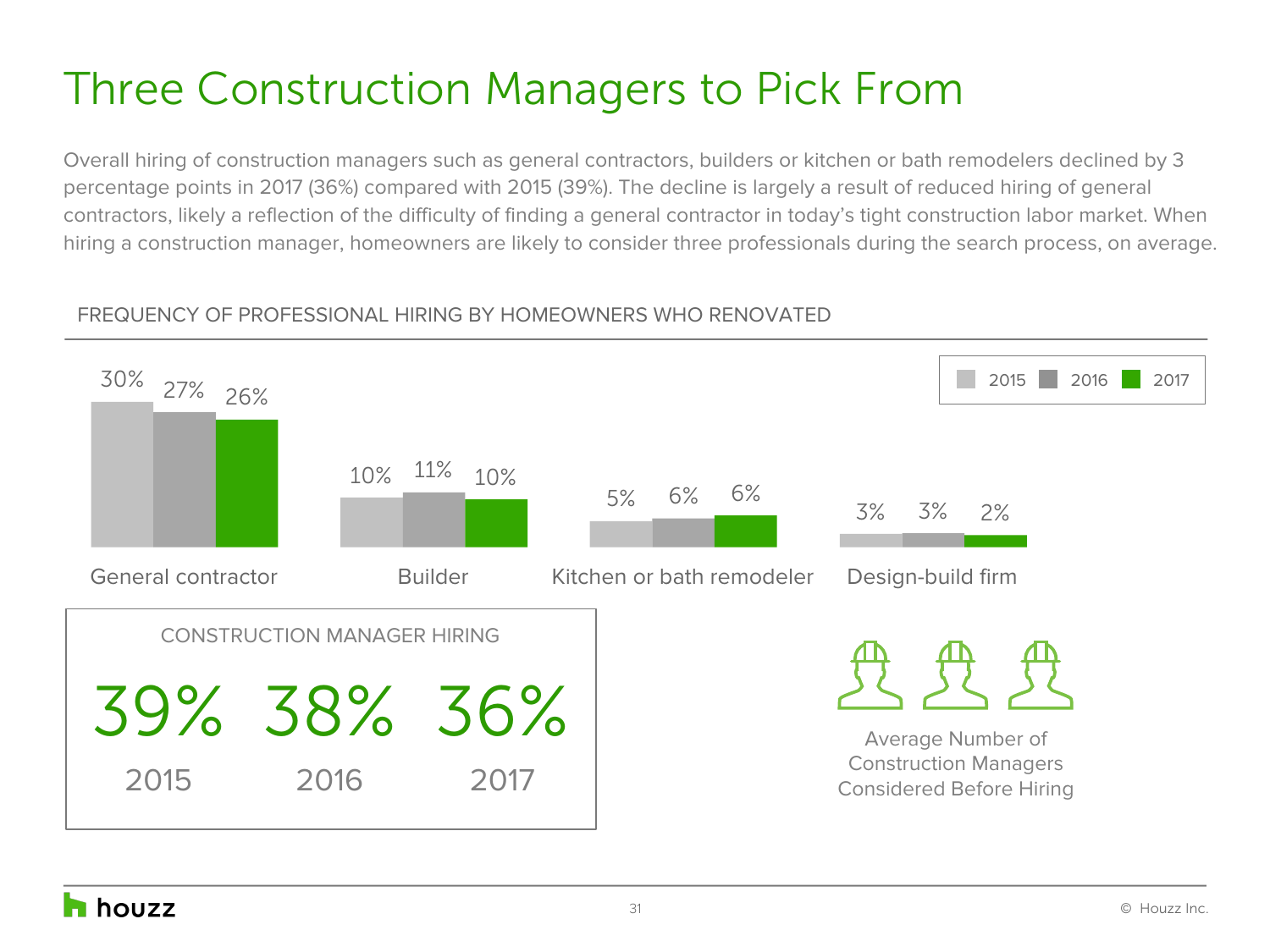### Two Design Professionals Considered at a Time

Similar to construction manager hiring, homeowners were somewhat less likely to hire design-related professionals in 2017 (15%) versus 2016 (17%) or 2015 (17%). Whether hiring an interior designer, architect or kitchen or bath designer, homeowners are likely to consider two professionals, on average, during the search process.

### FREQUENCY OF PROFESSIONAL HIRING BY HOMEOWNERS WHO RENOVATED



Average Number of Design-Related Pros Considered Before Hiring





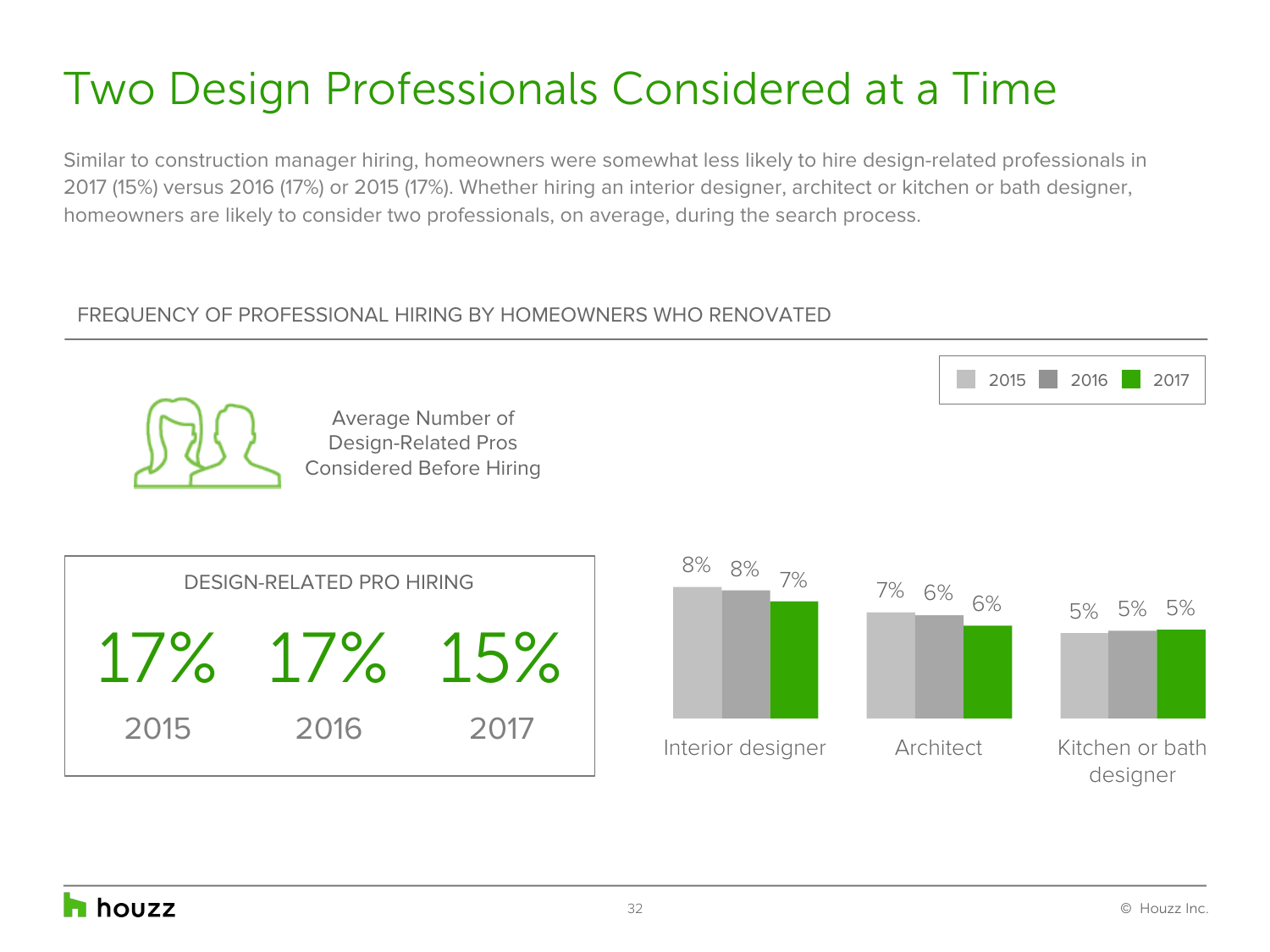# METHODOLOGY & APPENDIXES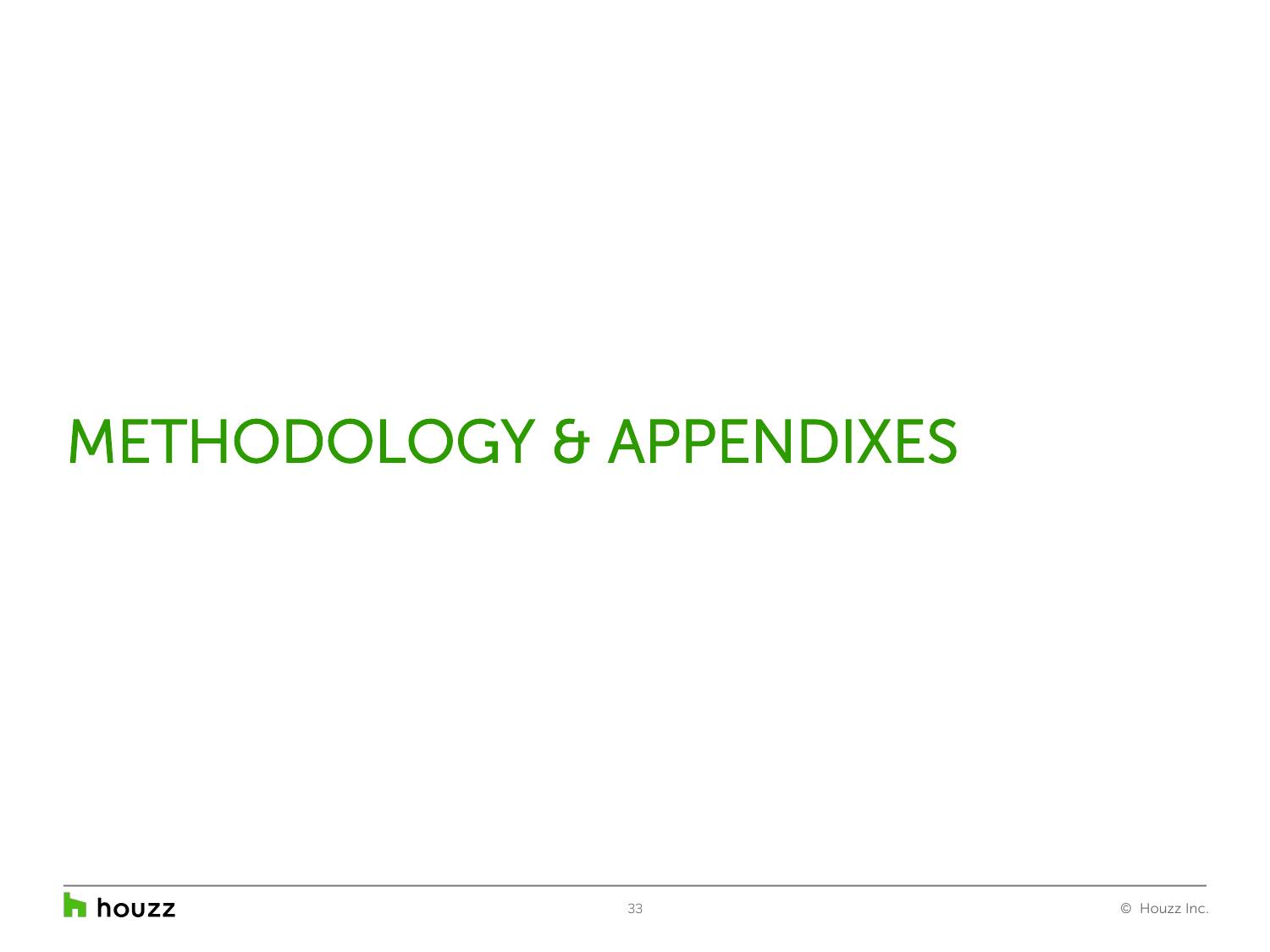### Methodology

### **APPROACH**

Houzz is an all-in-one resource for homeowners working on a home renovation or decorating project. Our large and engaged user community is able to provide unprecedented insights on the latest market trends based on users' home improvement activity. We aggregate and share these insights with the community to give people greater confidence in the choices they make for their homes, and to give home professionals greater insights into their clients' wants and needs. With these goals in mind, Houzz conducted an online quantitative survey of registered Houzz users regarding trends in home improvement and design, fielded between March 5 and April 16, 2018. The annual Houzz & Home study is the largest survey of residential remodeling, building and decorating activity conducted. This survey covers every aspect of home renovation in 2017, from interior remodels and additions to home systems, exterior upgrades and outdoor projects. This includes the historical and planned spends, professional involvement and motivations behind these projects, as well as activities planned for 2018.

### **COMPLETES AND QUALIFICATIONS**

The 160-question survey gathered information from Houzz users who identified themselves as 18 years old or older and homeowners. The final sample consists of 146,486 respondents in the U.S. The current report relies on a subset of responses, i.e., U.S. homeowners on Houzz (n=130,735) and U.S. homeowners on Houzz who renovated their primary residence in 2017 (n=72,384).

### **SAMPLING AND WEIGHTING**

Data were gathered via an email sent to registered Houzz users. The link invited homeowners to tell us about their homes. Respondents were notified that aggregate findings would be shared with the larger Houzz community to help others in completing their own renovations. The final data were reviewed to ensure representation of the Houzz user populations.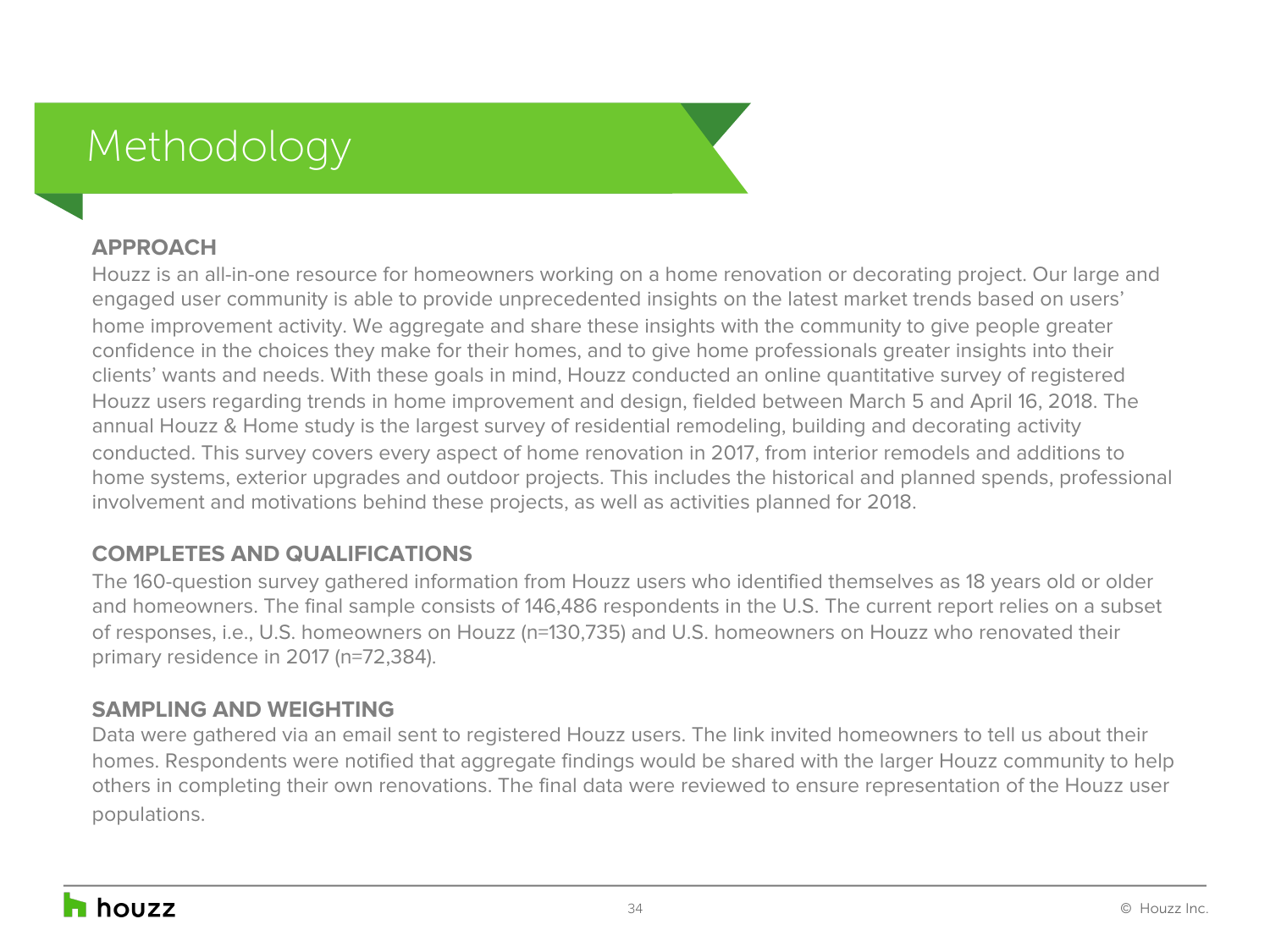### Appendix A: Demographics of 2017 Renovating Homeowners

### MARITAL STATUS



EDUCATION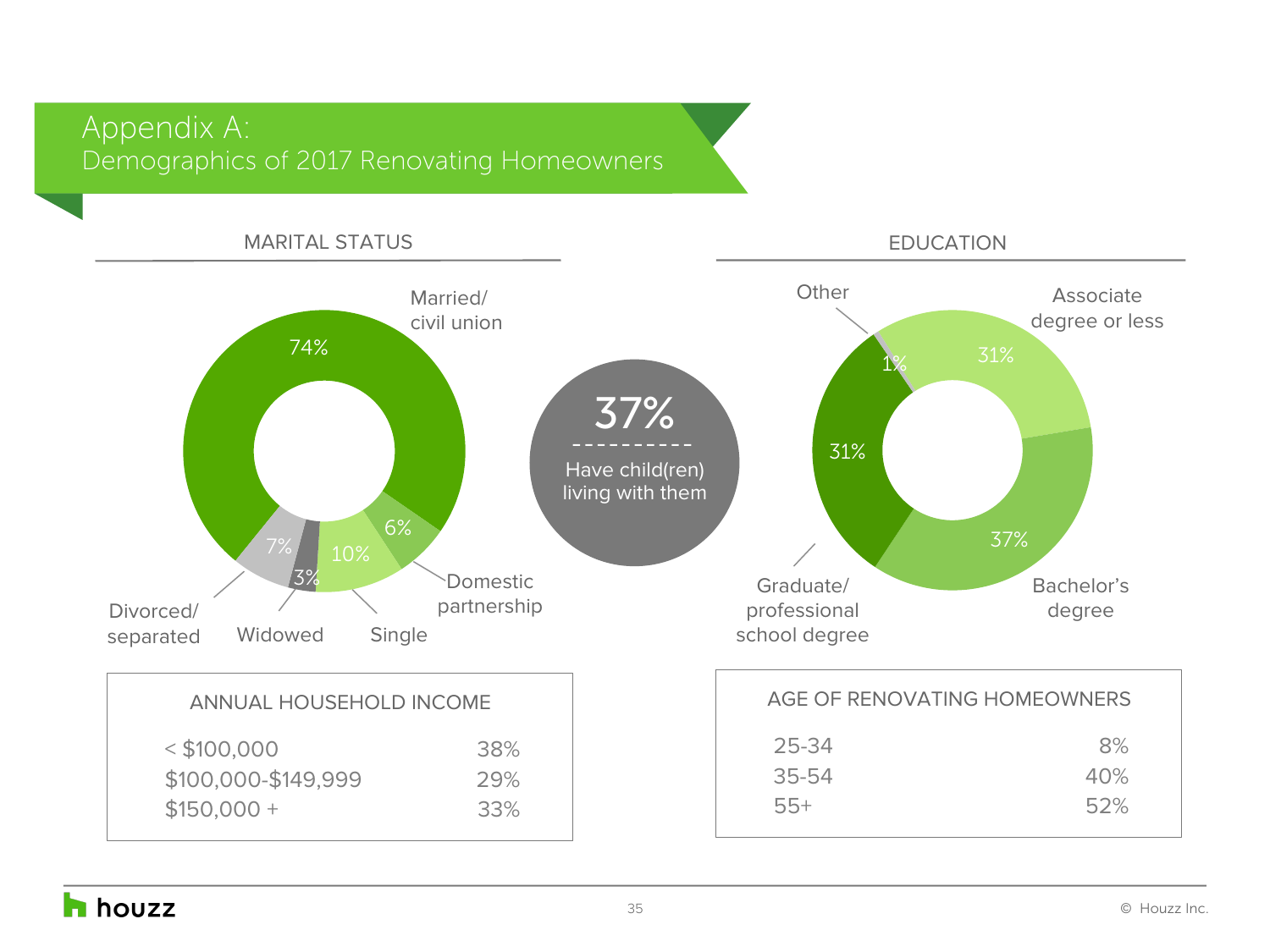### Appendix B: Characteristics of Homes Renovated in 2017



#### OWNER-ESTIMATED HOME VALUE

| $<$ \$200,000       | 82% |
|---------------------|-----|
| \$200,000-\$499,999 | 15% |
| $$500,000+$         | 2%  |



HOME TYPE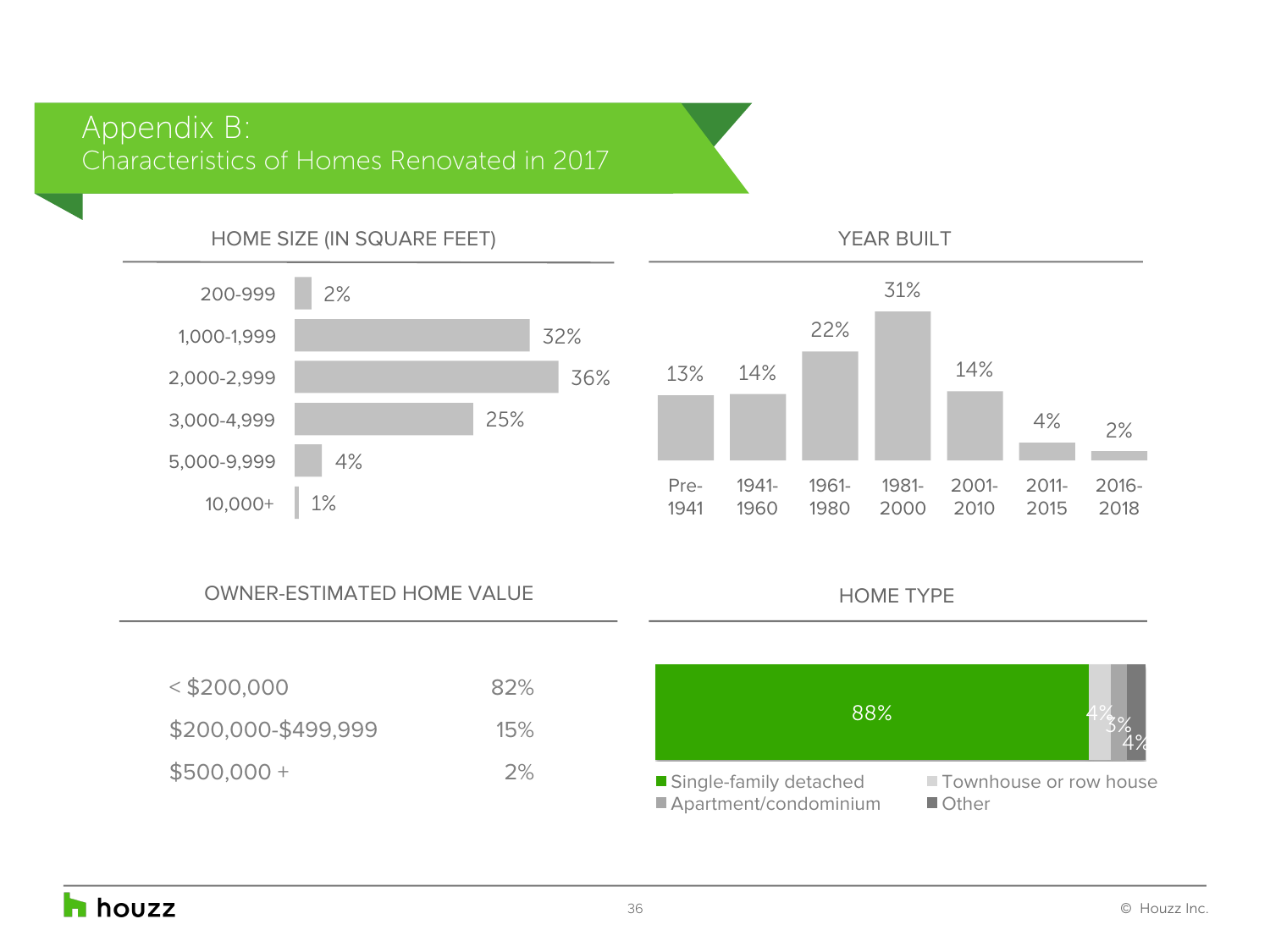#### FREQUENCY OF AND REASONS BEHIND OVER-BUDGET RENOVATIONS AMONG HOMEOWNERS WHO RENOVATED

|                                                       | <b>Across Years</b> |      |                                                       | <b>Across Homeowner Segments</b> |                                |  |  |
|-------------------------------------------------------|---------------------|------|-------------------------------------------------------|----------------------------------|--------------------------------|--|--|
|                                                       | 2015                | 2017 | <b>First-time</b><br>homebuyers homebuyers<br>in 2017 | <b>Repeat</b><br>in 2017         | Long-term<br>owners in<br>2017 |  |  |
| <b>Renovating homeowners with initial budgets</b>     | 69%                 | 77%  | 78%                                                   | 82%                              | 75%                            |  |  |
| Over-budget renovations (among those who set budgets) | 44%                 | 46%  | 50%                                                   | 54%                              | 43%                            |  |  |
| <b>Reasons for over-budget renovations:</b>           |                     |      |                                                       |                                  |                                |  |  |
| Decided to buy more expensive products or materials   | 45%                 | 42%  | 39%                                                   | 38%                              | 44%                            |  |  |
| Products or services were more costly than expected   | 40%                 | 41%  | 44%                                                   | 42%                              | 40%                            |  |  |
| Decided to change project scope or design             | 33%                 | 31%  | 26%                                                   | 32%                              | 31%                            |  |  |
| Project was more complex than expected                | 32%                 | 31%  | 39%                                                   | 36%                              | 28%                            |  |  |
| Discovered unexpected construction-related issues     | 28%                 | 24%  | 27%                                                   | 29%                              | 22%                            |  |  |
| Poor project management by service providers          | 8%                  | 7%   | 7%                                                    | 8%                               | 6%                             |  |  |
| Poor communication by/with service providers          | 6%                  | 5%   | 6%                                                    | 5%                               | 4%                             |  |  |
| Discovered unexpected building code requirements      | 6%                  | 5%   | 6%                                                    | 6%                               | 4%                             |  |  |
| Decided to change or hire new service providers       | 4%                  | 4%   | 6%                                                    | 5%                               | 4%                             |  |  |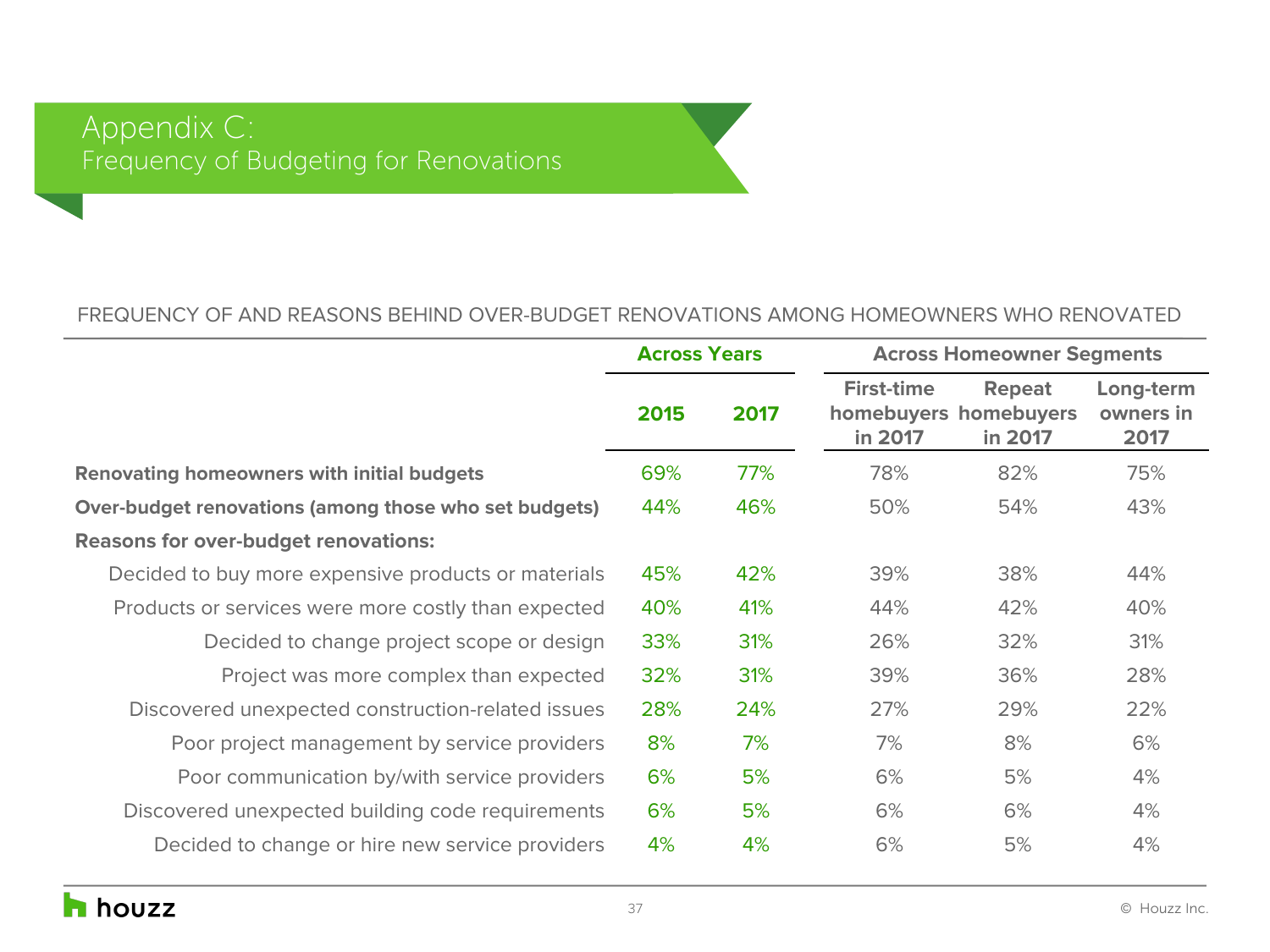#### FREQUENCY AND AVERAGE NUMBER OF RENOVATION PROJECTS AMONG HOMEOWNERS WHO RENOVATED

|                              | <b>Frequency of Projects</b> |      |      |      | <b>Average Number of Projects</b> |      |
|------------------------------|------------------------------|------|------|------|-----------------------------------|------|
| <b>First-Time Homebuyers</b> | 2015                         | 2016 | 2017 | 2015 | 2016                              | 2017 |
| Interior room remodels       | 79%                          | 81%  | 81%  | 3.4  | 3.7                               | 3.5  |
| Home system upgrades         | 73%                          | 77%  | 76%  | 2.9  | 2.9                               | 3.0  |
| Home exterior upgrades       | 60%                          | 59%  | 58%  | 2.2  | 2.1                               | 2.1  |
| <b>Additions</b>             | 6%                           | 6%   | 6%   | 3.0  | 3.0                               | 3.0  |
| Outdoor upgrades             | 49%                          | 45%  | 46%  | 3.2  | 3.1                               | 3.2  |
| <b>Repeat Homebuyers</b>     | 2015                         | 2016 | 2017 | 2015 | 2016                              | 2017 |
| Interior room remodels       | 83%                          | 83%  | 83%  | 3.7  | 3.7                               | 3.6  |
| Home system upgrades         | 76%                          | 76%  | 76%  | 3.2  | 3.2                               | 3.2  |
| Home exterior upgrades       | 64%                          | 65%  | 64%  | 2.5  | 2.5                               | 2.5  |
| <b>Additions</b>             | 10%                          | 10%  | 9%   | 3.3  | 3.4                               | 3.2  |
| Outdoor upgrades             | 53%                          | 51%  | 51%  | 3.5  | 3.5                               | 3.6  |
| <b>Long-Term Owners</b>      | 2015                         | 2016 | 2017 | 2015 | 2016                              | 2017 |
| Interior room remodels       | 71%                          | 71%  | 71%  | 2.5  | 2.5                               | 2.6  |
| Home system upgrades         | 58%                          | 59%  | 62%  | 2.2  | 2.2                               | 2.4  |
| Home exterior upgrades       | 58%                          | 57%  | 60%  | 2.2  | 2.2                               | 2.5  |
| <b>Additions</b>             | 9%                           | 9%   | 9%   | 3.0  | 2.9                               | 3.1  |
| Outdoor upgrades             | 51%                          | 50%  | 50%  | 3.0  | 3.0                               | 3.3  |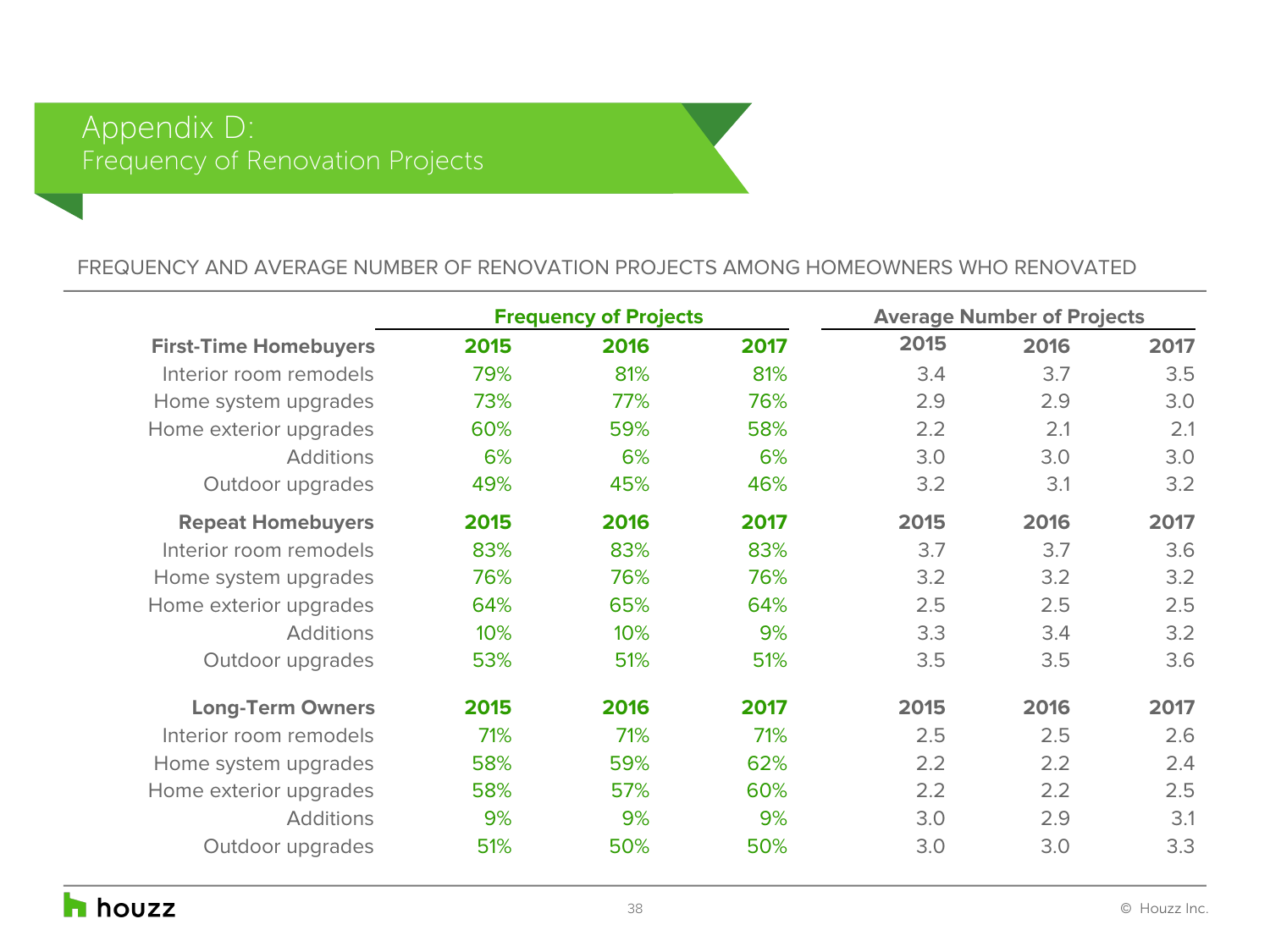#### FREQUENCY OF TOP INTERIOR ROOM REMODELS AND ADDITIONS AMONG HOMEOWNERS WHO RENOVATED

|                      | <b>Across Years</b> |      |      |                              | <b>Across Homeowner Segments</b>                  |                                |
|----------------------|---------------------|------|------|------------------------------|---------------------------------------------------|--------------------------------|
|                      | 2015                | 2016 | 2017 | <b>First-time</b><br>in 2017 | <b>Repeat</b><br>homebuyers homebuyers<br>in 2017 | Long-term<br>owners in<br>2017 |
| Kitchen              | 31%                 | 31%  | 31%  | 40%                          | 39%                                               | 30%                            |
| Guest/other bathroom | 26%                 | 26%  | 27%  | 27%                          | 31%                                               | 27%                            |
| Master bathroom      | 22%                 | 23%  | 24%  | 28%                          | 30%                                               | 24%                            |
| Living/family room   | 23%                 | 23%  | 24%  | 35%                          | 32%                                               | 22%                            |
| Master bedroom       | 15%                 | 16%  | 16%  | 27%                          | 24%                                               | 14%                            |
| Guest/other bedroom  | 16%                 | 16%  | 16%  | 24%                          | 21%                                               | 15%                            |
| Dining room          | 15%                 | 15%  | 16%  | 25%                          | 24%                                               | 14%                            |
| Closet               | 15%                 | 15%  | 16%  | 23%                          | 23%                                               | 13%                            |
| Laundry room         | 14%                 | 14%  | 15%  | 18%                          | 21%                                               | 13%                            |
| Home office          | 10%                 | 10%  | 11%  | 14%                          | 16%                                               | 9%                             |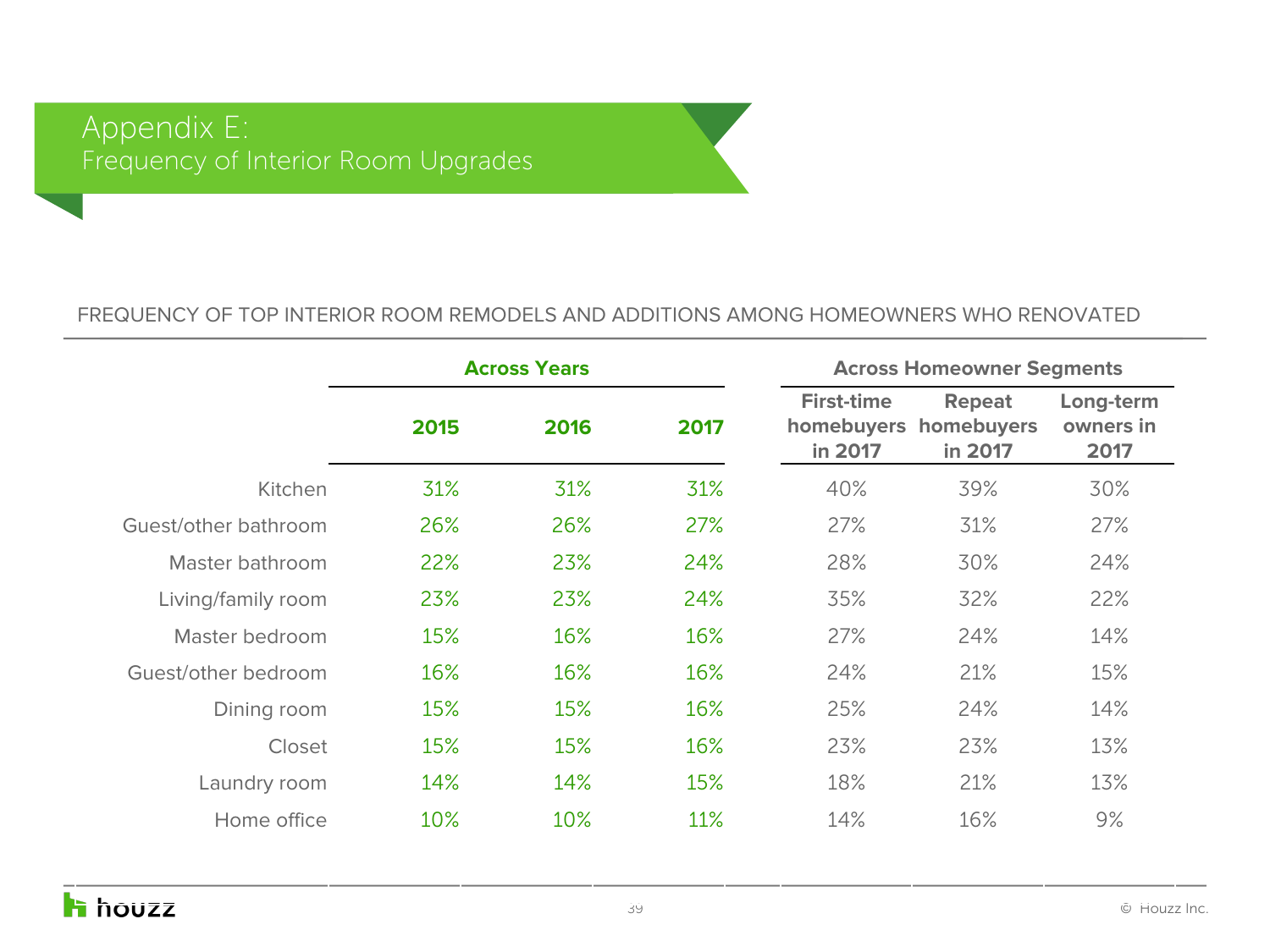#### FREQUENCY OF TOP HOME SYSTEM UPGRADES AMONG HOMEOWNERS WHO RENOVATED

|                 |      | <b>Across Years</b> |      |                              | <b>Across Homeowner Segments</b>                  |                                |  |  |
|-----------------|------|---------------------|------|------------------------------|---------------------------------------------------|--------------------------------|--|--|
|                 | 2015 | 2016                | 2017 | <b>First-time</b><br>in 2017 | <b>Repeat</b><br>homebuyers homebuyers<br>in 2017 | Long-term<br>owners in<br>2017 |  |  |
| Plumbing        | 28%  | 28%                 | 30%  | 39%                          | 43%                                               | 27%                            |  |  |
| Electrical      | 25%  | 25%                 | 27%  | 41%                          | 43%                                               | 23%                            |  |  |
| Automation      | 19%  | 21%                 | 23%  | 36%                          | 35%                                               | 19%                            |  |  |
| <b>Heating</b>  | 18%  | 18%                 | 20%  | 21%                          | 24%                                               | 20%                            |  |  |
| Cooling         | 16%  | 17%                 | 19%  | 18%                          | 22%                                               | 18%                            |  |  |
| Water heater    | 16%  | 16%                 | 18%  | 15%                          | 20%                                               | 19%                            |  |  |
| Security        | 10%  | 12%                 | 15%  | 26%                          | 23%                                               | 13%                            |  |  |
| Entertainment   | 12%  | 13%                 | 13%  | 19%                          | 21%                                               | 11%                            |  |  |
| Ventilation     | 10%  | 10%                 | 11%  | 17%                          | 17%                                               | 9%                             |  |  |
| Water treatment | 7%   | 7%                  | 8%   | 10%                          | 13%                                               | 6%                             |  |  |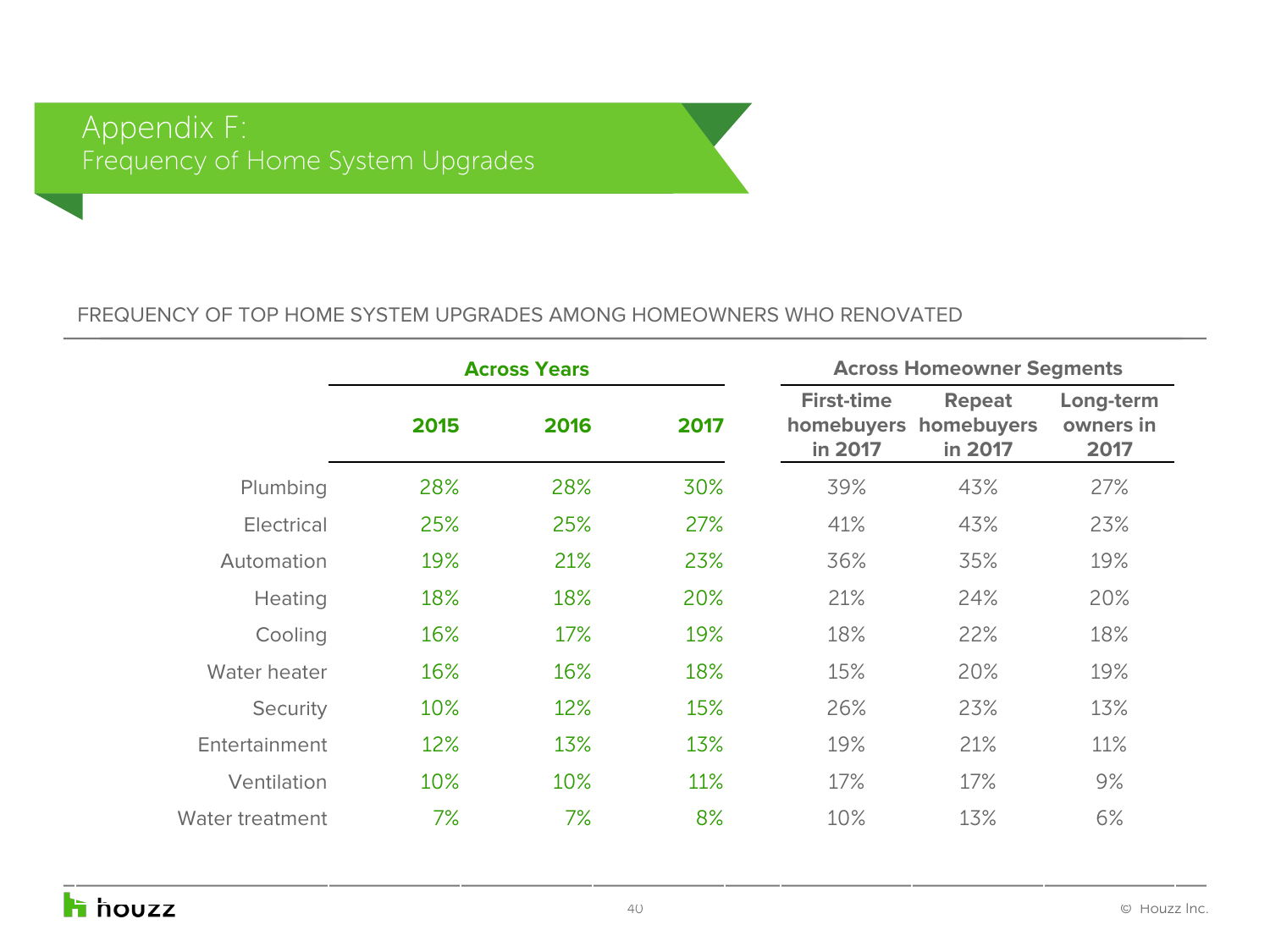### Appendix G: Frequency of Home Exterior Upgrades

#### FREQUENCY OF HOME EXTERIOR UPGRADES AMONG HOMEOWNERS WHO RENOVATED

|                       | <b>Across Years</b> |      |      |                              | <b>Across Homeowner Segments</b>                  |                                |
|-----------------------|---------------------|------|------|------------------------------|---------------------------------------------------|--------------------------------|
|                       | 2015                | 2016 | 2017 | <b>First-time</b><br>in 2017 | <b>Repeat</b><br>homebuyers homebuyers<br>in 2017 | Long-term<br>owners in<br>2017 |
| <b>Exterior paint</b> | 21%                 | 21%  | 23%  | 17%                          | 24%                                               | 24%                            |
| Windows or skylights  | 20%                 | 20%  | 22%  | 18%                          | 25%                                               | 22%                            |
| Exterior doors        | 18%                 | 19%  | 21%  | 21%                          | 27%                                               | 20%                            |
| Roofing               | 18%                 | 18%  | 21%  | 16%                          | 19%                                               | 23%                            |
| Gutters/downspouts    | 17%                 | 16%  | 19%  | 19%                          | 20%                                               | 19%                            |
| <b>Deck</b>           | 13%                 | 13%  | 15%  | 12%                          | 15%                                               | 16%                            |
| Insulation            | 12%                 | 12%  | 14%  | 17%                          | 18%                                               | 12%                            |
| Porch or balcony      | 11%                 | 11%  | 12%  | 12%                          | 14%                                               | 12%                            |
| Siding/stucco         | 8%                  | 8%   | 10%  | 9%                           | 10%                                               | 10%                            |
| Structural upgrades   | 6%                  | 6%   | 7%   | 9%                           | 11%                                               | 6%                             |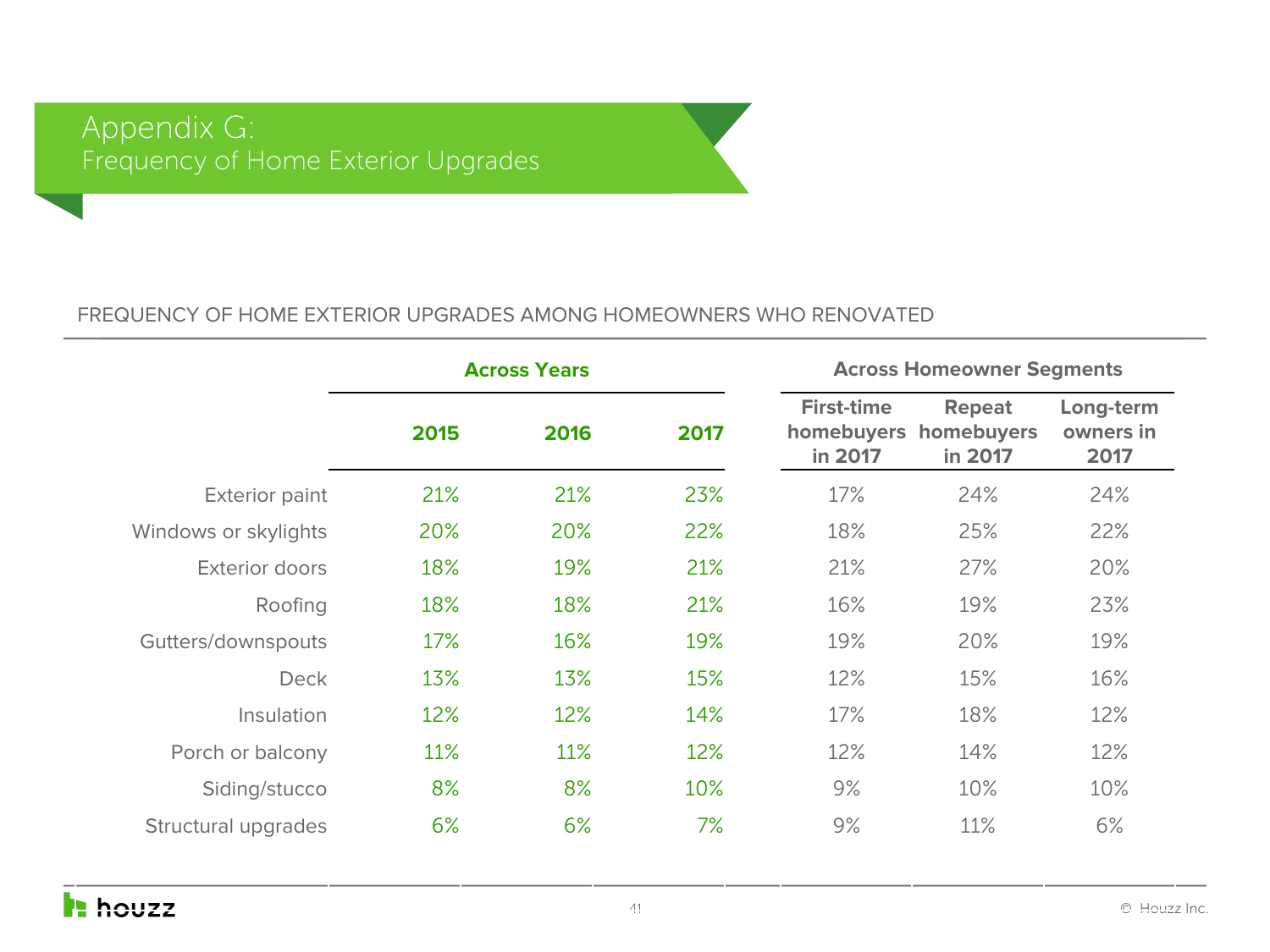#### FREQUENCY OF OUTDOOR UPGRADES AMONG HOMEOWNERS WHO RENOVATED

|                    |      | <b>Across Years</b> |      | <b>Across Homeowner Segments</b>           |                                        |                                |  |
|--------------------|------|---------------------|------|--------------------------------------------|----------------------------------------|--------------------------------|--|
|                    | 2015 | 2016                | 2017 | <b>First-time</b><br>homebuyers<br>in 2017 | <b>Repeat</b><br>homebuyers<br>in 2017 | Long-term<br>owners in<br>2017 |  |
| <b>Deck</b>        | 15%  | 14%                 | 16%  | 12%                                        | 14%                                    | 16%                            |  |
| Shed or workshop   | 9%   | 8%                  | 10%  | 9%                                         | 10%                                    | 9%                             |  |
| Gazebo or pergola  | 4%   | 4%                  | 5%   | 4%                                         | 5%                                     | 5%                             |  |
| Swimming pool      | 4%   | 4%                  | 4%   | 2%                                         | 6%                                     | 4%                             |  |
| Kitchen (built-in) | 2%   | 2%                  | 2%   | 2%                                         | 2%                                     | 2%                             |  |
| Beds & borders     | 36%  | 34%                 | 34%  | 22%                                        | 32%                                    | 32%                            |  |
| Lawn               | 23%  | 23%                 | 24%  | 29%                                        | 26%                                    | 21%                            |  |
| Patio or terrace   | 14%  | 14%                 | 15%  | 11%                                        | 14%                                    | 14%                            |  |
| Fence              | 13%  | 13%                 | 15%  | 14%                                        | 16%                                    | 13%                            |  |
| Driveway           | 8%   | 8%                  | 8%   | 8%                                         | 9%                                     | 8%                             |  |
| Lighting           | 16%  | 16%                 | 18%  | 17%                                        | 21%                                    | 16%                            |  |
| Irrigation         | 12%  | 12%                 | 13%  | 8%                                         | 14%                                    | 11%                            |  |
| Security           | 6%   | 7%                  | 9%   | 13%                                        | 12%                                    | 7%                             |  |
| Audio/visual media | 2%   | 2%                  | 3%   | 2%                                         | 3%                                     | 2%                             |  |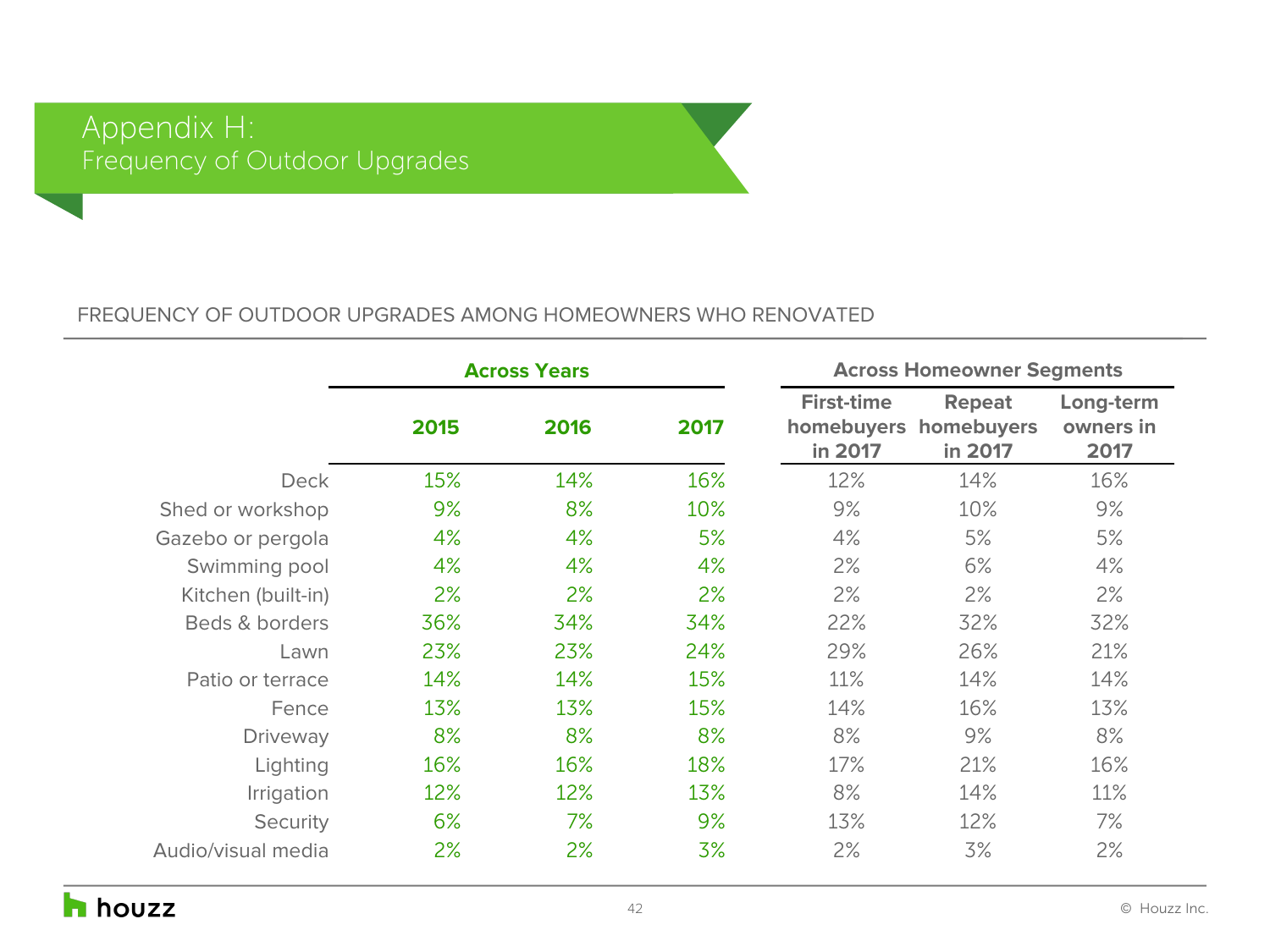#### MEDIAN SPEND (IN \$1,000S) ON INTERIOR REMODELS BY ROOM (PRO + DIY) IN 2017

|                      |                                    | <b>Across Time</b> |        |        |                                    | <b>Across Time</b> |       |       |
|----------------------|------------------------------------|--------------------|--------|--------|------------------------------------|--------------------|-------|-------|
| <b>Room</b>          | <b>Size</b><br>(in Square<br>Feet) | 2015               | 2016   | 2017   | <b>Size</b><br>(in Square<br>Feet) | 2015               | 2016  | 2017  |
| Kitchen              | $200+$                             | \$13.0             | \$13.0 | \$15.0 | $<$ 200                            | \$7.5              | \$7.0 | \$8.0 |
| Master bathroom      | $100+$                             | \$10.0             | \$8.5  | \$9.0  | $<$ 100                            | \$4.5              | \$5.0 | \$5.0 |
| Guest/other bathroom | $50+$                              | \$3.0              | \$3.5  | \$3.8  | < 50                               | \$2.0              | \$1.5 | \$1.7 |
| Living/family room   | $350+$                             | \$4.0              | \$3.5  | \$4.0  | < 350                              | \$2.0              | \$2.4 | \$2.5 |
| Master bedroom       | $250+$                             | \$2.0              | \$2.0  | \$2.4  | $<$ 250                            | \$1.0              | \$1.0 | \$1.0 |
| Laundry room         | $100+$                             | \$1.2              | \$1.5  | \$1.7  | <100                               | \$1.0              | \$1.5 | \$1.1 |
| Home office          | $200+$                             | \$1.0              | \$1.0  | \$1.5  | $<$ 200                            | \$1.0              | \$1.0 | \$0.9 |
| Dining room          | $200+$                             | \$1.0              | \$1.0  | \$1.2  | <200                               | \$0.7              | \$0.6 | \$0.6 |
| Guest/other bedroom  | $200+$                             | \$1.5              | \$1.5  | \$1.5  | $<$ 200                            | \$1.0              | \$1.1 | \$1.0 |
| Closet               | $50+$                              | \$1.0              | \$1.0  | \$1.0  | < 50                               | \$0.3              | \$0.3 | \$0.3 |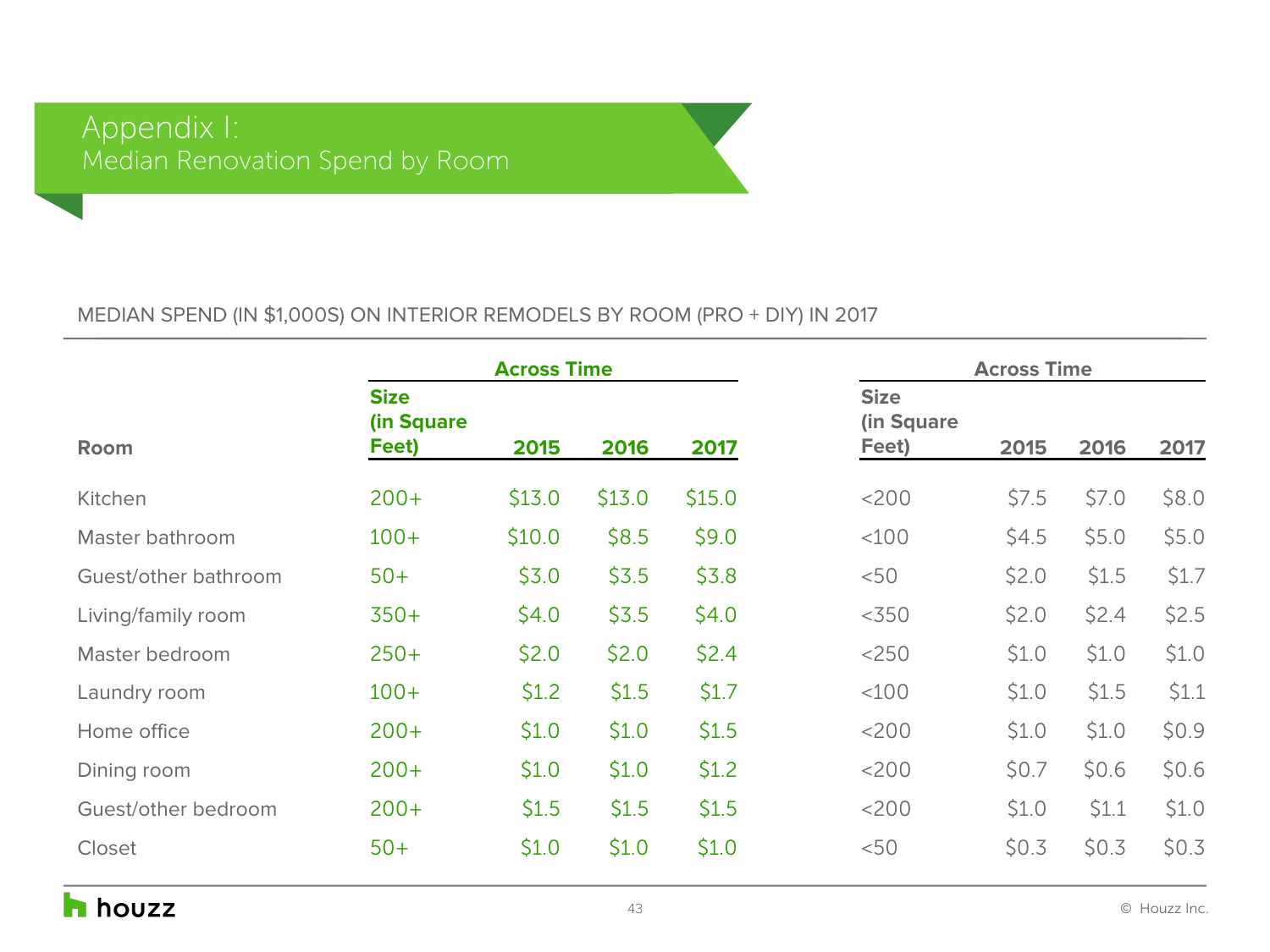#### FREQUENCY OF SPECIALTY SERVICE PROVIDERS HIRED DIRECTLY\* BY HOMEOWNERS WHO RENOVATED

|                                | <b>Across Years</b> |      |      | <b>Across Homeowner Segments</b> |                                                   |                                |
|--------------------------------|---------------------|------|------|----------------------------------|---------------------------------------------------|--------------------------------|
|                                | 2015                | 2016 | 2017 | <b>First-time</b><br>in 2017     | <b>Repeat</b><br>homebuyers homebuyers<br>in 2017 | Long-term<br>owners in<br>2017 |
| Electrician                    | 17%                 | 18%  | 20%  | 22%                              | 26%                                               | 18%                            |
| Air conditioning & heating     | 16%                 | 17%  | 19%  | 19%                              | 21%                                               | 18%                            |
| Plumber                        | 16%                 | 17%  | 18%  | 19%                              | 23%                                               | 17%                            |
| Painter (exterior or interior) | 12%                 | 13%  | 15%  | 11%                              | 19%                                               | 15%                            |
| Carpet & flooring              | 11%                 | 11%  | 13%  | 15%                              | 19%                                               | 13%                            |
| Carpenter                      | 13%                 | 12%  | 13%  | 7%                               | 14%                                               | 14%                            |
| Tile, stone or countertop      | 9%                  | 9%   | 9%   | 7%                               | 12%                                               | 9%                             |
| Roofing                        | 7%                  | 7%   | 8%   | 7%                               | 7%                                                | 8%                             |
| Cabinetry                      | 6%                  | 6%   | 7%   | 5%                               | 9%                                                | 7%                             |
| Windows & doors                | 5%                  | 5%   | 6%   | 4%                               | 7%                                                | 6%                             |

\*Specialist hiring does not include any specialists hired with the help of a construction manager (general contractor, builder, design-build company and/or kitchen or bath remodeler).